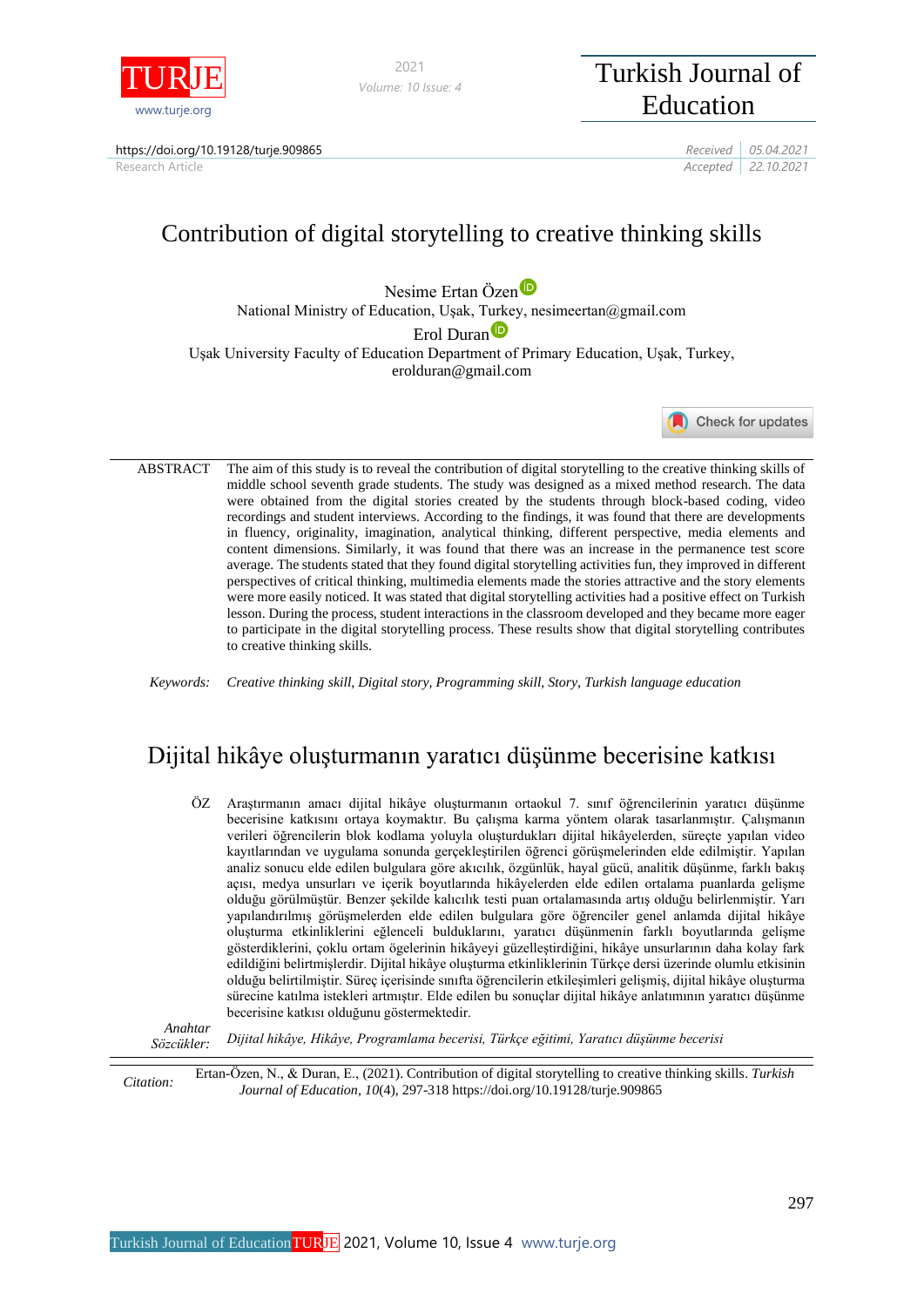## **INTRODUCTION**

Today, the internet and digital devices make it easy to access a lot of information, enable us to shape our knowledge and take action as a result. The importance of digital media has become undeniable with the development of technology. With this development, not only our reading and writing skills but the way we use our listening and speaking skills has changed. It is inevitable that the generation that is so closely related to technology will benefit from it.

Along with digital literacy, we see an individual with the skills of questioning, analytical thinking, finding different solutions, and creative thinking. It is known that children are creative by nature and therefore it is important to reveal and develop their creative thinking skills. Creativity in children can be developed by providing the right resources and creating environments where they can freely use their abilities. It is thought that the importance of new media technologies has increased here.

Technology supported learning environments should be arranged according to the constructivist approach that enables students to develop their creativity skills (Lea et al., 2003). Creative thinking is "aimed at obtaining new images, combining and separating them, transferring them to the material, thinking on the material, establishing qualitative relationships between lines, shapes, colors, finding spatial, expressive and aesthetic arrangements" (Kırışoğlu, 2002). Burke (2012), who described the computer as a "new and improved pen", stated that creative, critical and collaborative writing can be done with these digital devices. Digital stories are narratives that contribute to digital literacy and storytelling (Hartley & McWilliam, 2009). Ohler (2008) stated that digital storytelling is a creative process in which traditional story is combined with digital technology. Digital stories generally emerge by combining the art of storytelling with various multimedia tools such as audio, visual and video (Robin, 2006; 2008). Digital stories which are multimodal digital texts (Hull & Nelson, 2005) are seen as a combination of traditional storytelling and multimedia technologies (Normann, 2011). Students participate in the process by combining visual and written text through research, analysis, creation, and merging in the digital story creation process (LaFrance & Blizzard, 2013). Digital stories created by students require a process in which they are active. In digital storytelling, individuals do not remain in the position of listeners, they shape their stories, interact with their stories and use information and communication technologies as a storytelling tool (Dorner et al., 2002). Thanks to digital stories formed by the combination of technology with creativity, students' seeing and hearing and perceiving the world in different ways has been stated as an important feature of using digital stories in education (Toki & Pange, 2014). Jakes and Brennan (2005) stated that with digital stories, students experience a quality learning experience that first begins with the writing process, and that with the inclusion of technology, they experience a learning process that is more than learning without technology. In addition, it was stated that digital stories improve students' visual and multimedia literacy skills, communication, creativity, technology and information literacy skills, and help students to write more effectively by providing visualization of the text. Miller (2009) stated that digital stories have benefits such as increasing motivation and personalizing the learning experience, especially in students who show less success in reading and writing. Kajder (2004) stated that digital stories improve students' literacy skills and enable them to work as a director, artist, programmer, screenwriter and designer instead of just reading or writing.

Digital media technologies are used to create digital stories (Vinayakumar et al., 2018). When the literature on digital story creation is examined, it is seen that digital stories are mostly created with desktop computer software such as Windows Movie Maker, Windows Photo Story or iMovie (Lasica, 2006; Doğan, 2007; Sadik, 2008; Barrett, 2006; Microsoft, 2010; Wang & Zhan , 2010; Xu et al., 2011; Hung et al., 2012; Yang & Wu, 2012). However, in recent studies, it is seen that block based programming is used to introduce digital story creation to students from kindergarten to 12th grade (Resnick et al., 2009; Moenig & Harvey, 2012).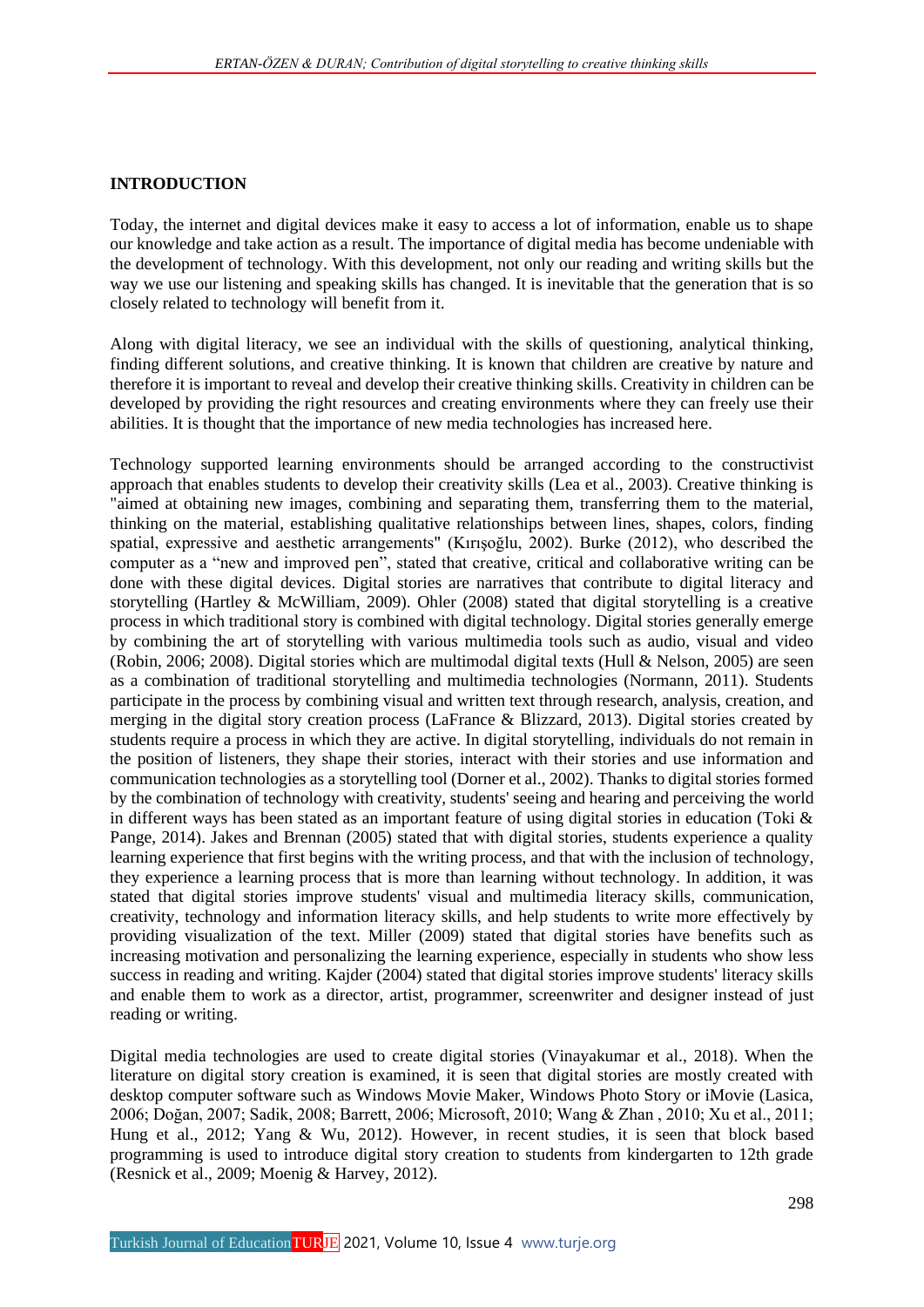It has been stated that higher order thinking skills of students can be developed with computer programming today, where studies are concentrated on developing these skills (Fessakis et al., 2013; Kafai & Burke, 2014). With the idea that coding is a 21st century skill that every student should acquire, studies have been carried out in this area in recent years (Baz, 2018). It shows that some countries are starting to include coding in their curricula. In seven countries (Bulgaria, Czech Republic, Denmark, Portugal, Slovakia, Spain, England) coding training in certain fields has been made compulsory and is generally integrated into the information and technology course. Knowledge of simple programming has become compulsory in physics, chemistry and mathematics curricula in Denmark. A total of 12 countries, including Bulgaria, Cyprus, the Czech Republic, Denmark, Estonia, Greece, Ireland, Italy, Lithuania, Poland, Portugal and the United Kingdom, have integrated coding into their curricula (Balanskat & Engelhardt, 2015).

Learning to code enables students to be not only consumers of the technology they use, but also creators. It is thought that while children are coding, they will realize that there is usually more than one way to solve a problem, and they can develop basic skills such as problem solving and critical thinking. This whole process, such as analyzing and discussing critical thinking and problem solving processes, also requires language practice. This study is important in terms of developing creative thinking, establishing a link between today's technologies and mother tongue education, researching digital storytelling in mother tongue education and storytelling through computer coding. It is also considered to be important in integrating Turkish education with current technologies.

In this study, it is thought that creating a digital story within the framework of 21st century literacy skills will contribute to creative thinking skills. Therefore, in our study, it was aimed to investigate the contribution of creating digital stories to creative thinking skills. The sub objectives of this study are listed below.

1. Does digital story creation contribute to the creative thinking skills of middle school seventh grade students?

2. Do digital story creation activities ensure that creative thinking skills are permanent?

3. What are the student views on digital story creation?

4. What has been observed in the social environment, activity process, verbal and nonverbal communication process dimensions in the digital story creation process?

## **METHOD**

#### **Research Model**

Mixed method was used in the study. Mixed method study is a study in which at least one quantitative method and one qualitative method are used to collect, analyze and report the findings of the research in a single study (Greene et al., 1989). In the mixed method, quantitative and qualitative methods complement each other and enable a more robust analysis by taking advantage of the strengths of each (Greene et al., 1989; Miles & Huberman 1994; Greene & Caracelli, 1997). Creswell et al. (2003) identified six most frequently types of designs: three sequential and three concurrent six designs. In this study, one of the mixed method research designs, nested design was used. The quantitative data set can form the main data set in nested design while the qualitative data set can form the second data set that supports the quantitative data or the qualitative data set can form the main data set, while the quantitative data set can act as the supporting data set. In this respect, quantitative and qualitative data sets are used as supporting each other in nested design (Creswell & Clark, 2007). The reason why this research was designed with a mixed method is that the works to be done using digital storytelling have a structure that requires multiprocess.

In mixed method research, it is aimed to look at the research process and the data obtained from a plural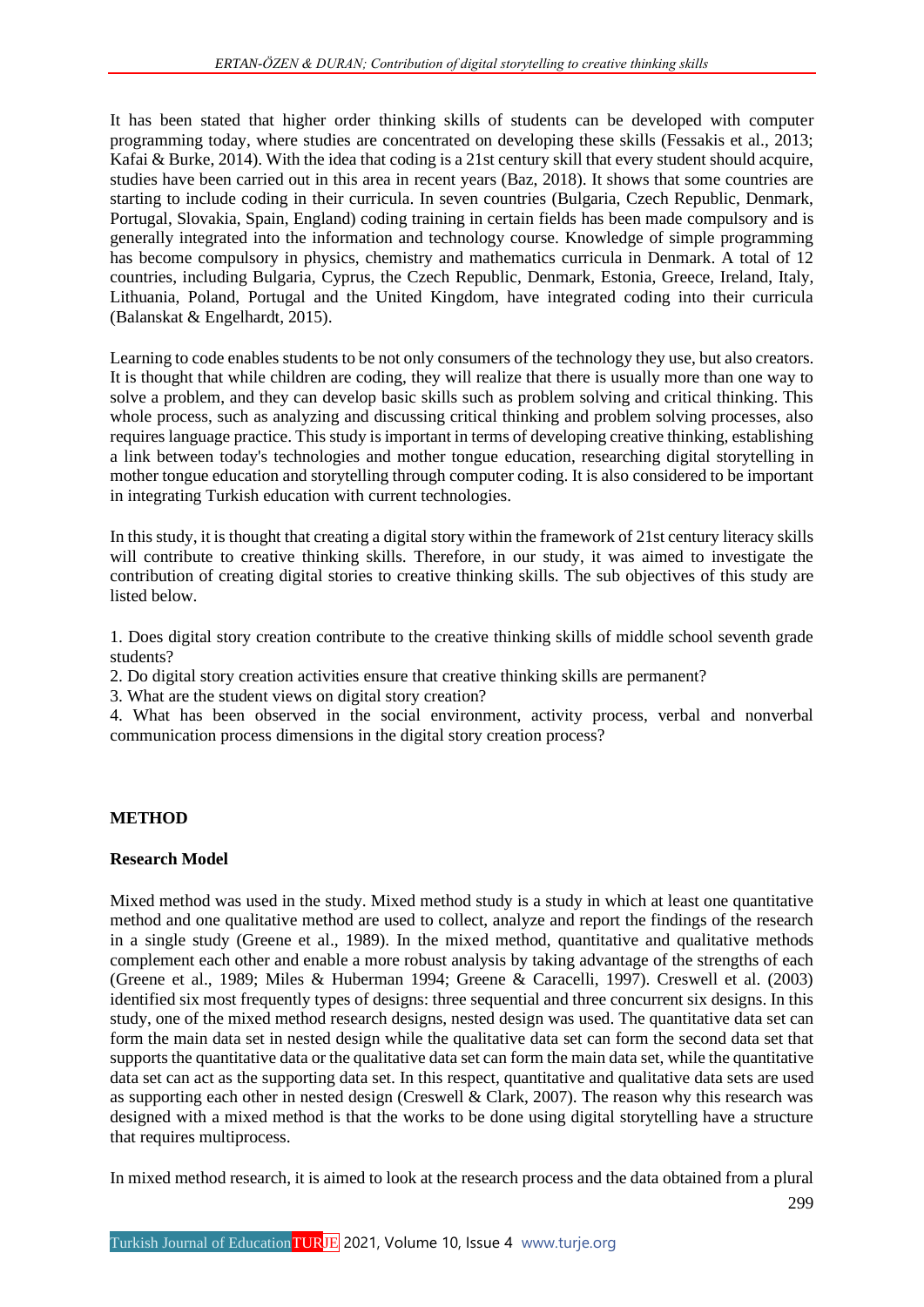perspective by bringing together quantitative and qualitative perspectives (Gay et al., 2006; Creswell & Clark, 2007).

## **Study Group**

The study group consists of 20 middle school students, studying at seventh grade, selected with purposeful sampling method, which is one of the nonrandom sampling methods. In purposeful sampling, the researchers choose the people most suitable for their purpose (Balcı, 2013). Therefore, the study group consists of students who learn coding during one semester of the academic year. Note that the ethical committee approval of the study was obtained from the Social and Humanities Scientific Research Ethics Committee at Uşak University (Approval Number is 2019-34).

Duran and Ertan Özen (2018) investigated the objectives in the Turkish course curriculum in the context of digital literacy skills and it was found that the number of objectives related to digital literacy was at the seventh and eighth grades at most. For this reason, it was deemed appropriate to constitute the study group of our research from seventh grade students.

### **Data Collection Tools**

In the research, "Creative Thinking Skill in Digital Stories Scoring Key" was used to collect quantitative data. In order to collect qualitative data, "Implementation Observation Form" and "Form for Determining Student Opinions Regarding Creating Digital Stories" were used.

## **Creative thinking skill in digital stories scoring key**

A scoring key was developed by the researcher in order to determine the contribution of digital story creation to the creative thinking skills of middle school students. In this context, a literature review was made for story, digital story, creativity and creative thinking. A scoring key was created in line with the literature review and expert opinions. In order to determine the content validity and comprehensibility of the scoring key prepared, it was presented to the opinions of 16 field experts and three Turkish language teachers. It was edited in line with the feedback from experts, and a measurement tool consisting of seven dimensions and twenty eight sub dimensions was developed. In addition, Fleiss Kappa Statistics were used for the reliability study of the scoring key. When the values calculated for each item of the scoring key used in the analysis of 80 digital stories scored by three scorers are evaluated, it is found that there is moderate agreement in the dimensions of "Fluency, Imagination, Using Media Elements", and substantial agreement in the dimensions of "Originality, Analytical Thinking Skill, Different Perspective, Content".

#### **Implementation observation form**

The video recordings made during the digital story activities were examined by the researcher and the observation form developed by the researcher and three experts was filled. In the observation form, reflections are made on the activities taking place in the classroom and some inferences are made to develop a theme (Creswell, 2012). Using the observation form developed in this direction, the researcher examined the video records of the implementations and filled the observation form.

### **Form for determining student opinions regarding creating digital stories**

The questions in the "Form for Determining the Student Opinions Regarding Creating Digital Story" were prepared as a result of the interview held with the researcher, the field expert and Turkish language teachers. Data were obtained as a result of semi structured interviews with students during the qualitative research process.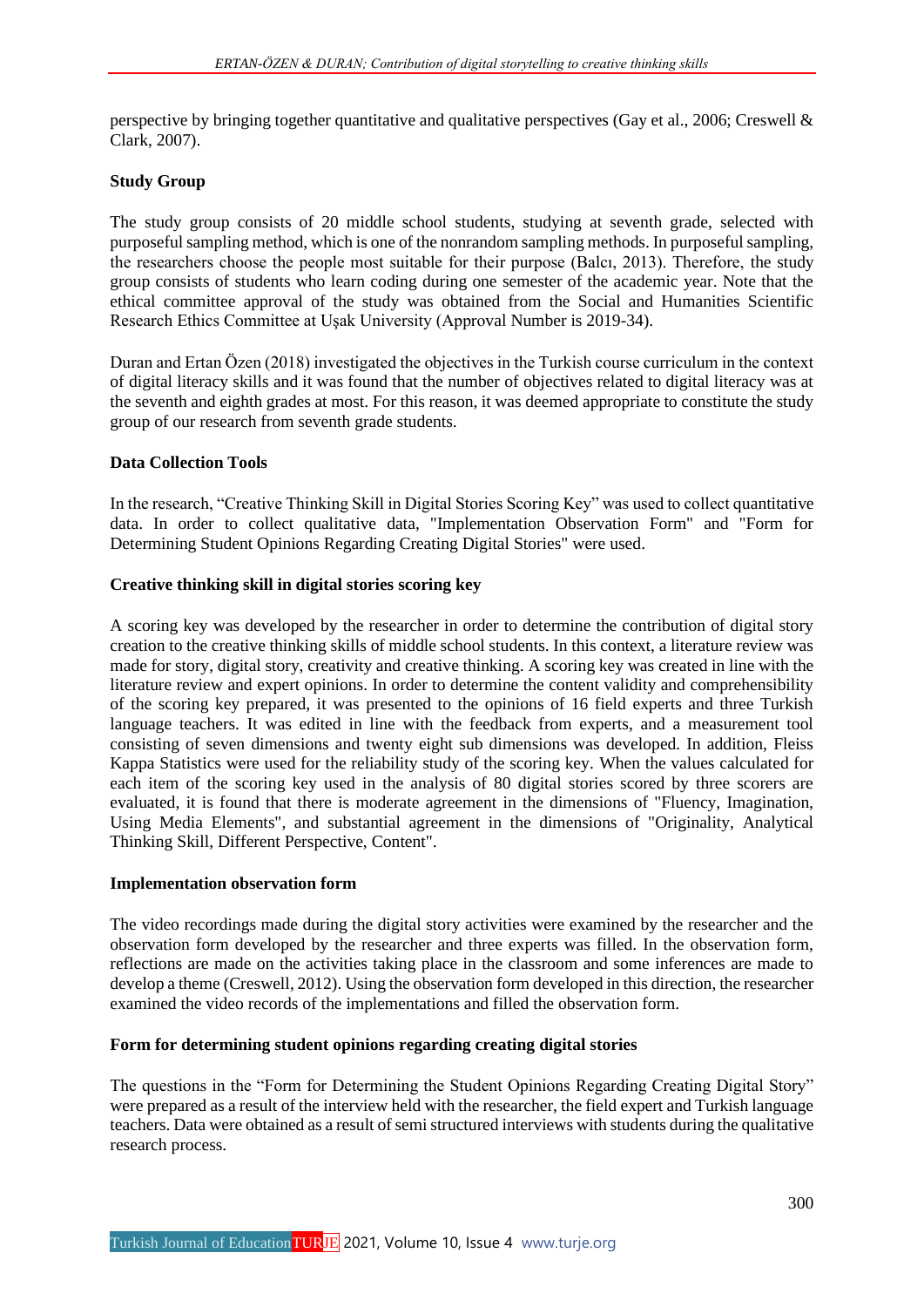## **Data Collection**

## **Preparation before implementation**

Interviews were made with the school administration, the Turkish language teacher and the information technology teacher of the middle schools that have an Information Technologies laboratory and students who have received coding education. In this direction, the school was selected and the necessary permissions were obtained. Necessary examinations have been made and the deficiencies have been corrected in the information technologies class where the application will be made. The information technologies class checked over and deficiencies addressed. A pilot implementation was carried out with the study group decided in line with the academic achievement score averages of the Turkish lesson and the information technologies lesson and the opinions of the branch teachers for four weeks.

In the pilot testing, first of all, the researcher employed icebreaker games with the study group. Then, she made a presentation about creativity, characteristics of creative individuals, story, elements of the story, digital story, elements of digital story, digital story creation stages. As an example, digital stories developed by the researcher and available at the address "https://scratch.mit.edu/" were shown to the students. The study group created digital storied using Scratch block coding on a topic they wanted. In the pilot testing, all the steps to be taken in the actual implementation have been done. The students brainstormed about the topic of the story. Then, the students first filled out the "Story Draft Form" and the "Digital Storyboard". Later, they filled out the "Digital Story Checklist" developed by the researcher.

### **Implementation process**

In the framework of the seventh-grade Turkish textbook used in the research school, digital story activities related to the first four themes in the textbook were carried out with the study group. The activities carried out with the study group lasted 19 weeks. Students created each digital story individually using the Scratch block-based coding program.

## **Conducting semi structured interviews**

Semi structured interviews were conducted with all students in the study group using the "Form for Determining the Student Opinions Regarding Creating Digital Story ".

## **Observation**

While the digital story creation process was taking place, video recording was made for 19 weeks.

#### **Conducting retention test**

In order to test the permanence of the digital story activities for creative thinking skills, the retention test was conducted three weeks after the last implementation, that is to say the third theme. A digital story activity was conducted again with all students in the study group.

## **Data Analysis**

SPSS package program was used in the analysis of quantitative data. Paired t test results for each dimension in the scoring key were analyzed. In addition, t test results were calculated for the total scores of the study group students obtained from each digital story they created.

Descriptive and content analysis were used in the analysis of qualitative data. The data obtained from the semi structured interviews with the students in the study group were analyzed by thematic coding. Descriptive analysis technique was used in giving direct views of the participants and interpreting the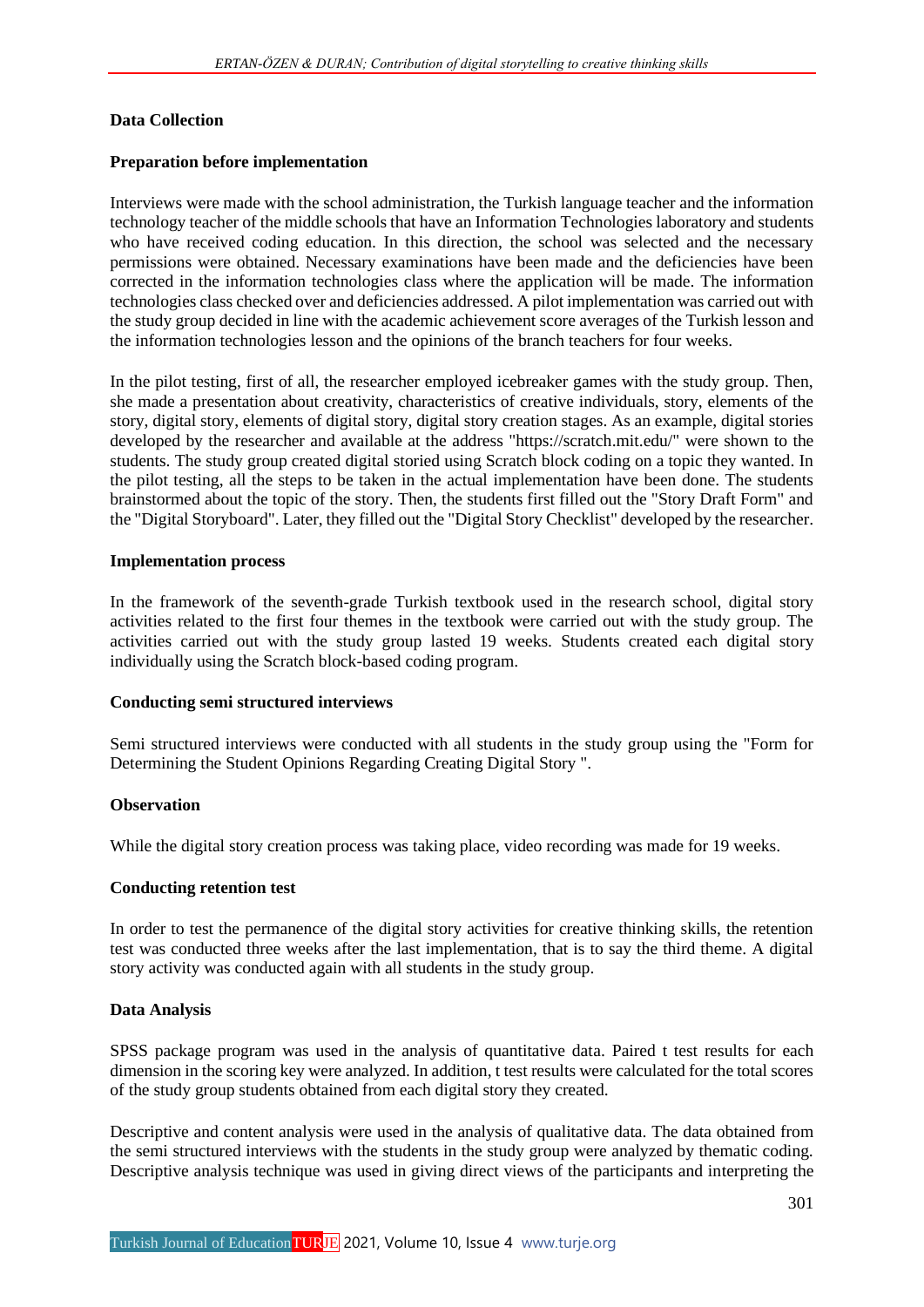findings, and content analysis was used in the tabulation of the data under certain themes and categories. The video recordings made during the digital story creation process were examined one by one and these recordings were analyzed with the content analysis technique.

## **Validity and Reliability**

There are some factors affecting internal validity in quantitative data. One of these factors is the "data collection tool" (Büyüköztürk, 2014). For the scoring key developed by the researcher, 16 field experts and three Turkish language teachers were consulted. In line with the feedback from experts, the measurement tool was edited and finalized. Digital stories created by the study group were evaluated by three experts with the measurement tool, and "Fleiss Kappa" interrater reliability analysis was used for the reliability study of the data obtained from the measurement tool. This contributed to the study in terms of both validity and reliability. Since the researcher carried out the implementation process from the beginning to the end and worked with a single study group, the effect of "practice" (Fraenkel et al., 2012) that threatened internal validity was not encountered. Purposeful sampling is used to provide external validity.

The data obtained from the forms used to ensure credibility in qualitative data were presented to the field expert. A long-term interaction lasting 19 weeks was carried out with the study group. Data diversification was ensured by interview and observation. The data collection tools, data collection process and analysis of the data and the process are explained in detail and transferability is ensured.

## **FINDINGS**

In line with the data obtained in the study, the findings were explained by considering the sub problem order.

## **Findings related to first sub problem: the contribution of the digital story creation process to creative thinking**

The data obtained from the study group within the scope of the first subproblem of the study, "Does digital story creation contribute to the creative thinking skills of middle school seventh grade students?", are presented in Tables 1 to 8.

## **Table 1.**

*Paired t Test Results for Students' Fluency Scores*

| <b>Variables</b>        | N  | Y      | <b>SD</b> |          | df  | n    |
|-------------------------|----|--------|-----------|----------|-----|------|
| Pair 1 Fluency. Theme 1 | 20 | 1,9984 | ,32624    | $-3.140$ | 19  | .005 |
| Fluency. Theme 2        | 20 | 2,3368 | ,44792    |          |     |      |
| Pair 2 Fluency. Theme 1 | 20 | 1.9984 | ,32624    | -7.932   | -19 | .000 |
| Fluency. Theme 3        | 20 | 2,7653 | ,27175    |          |     |      |
| Pair 3 Fluency. Theme 1 | 20 | 1.9984 | ,32624    | $-4.389$ | 19  | .000 |
| Fluency. Theme 4        | 20 | 2.4510 | ,40424    |          |     |      |
| Pair 4 Fluency. Theme 2 | 20 | 2,3368 | .44792    | -4.297   | 19  | .000 |
| Fluency. Theme 3        | 20 | 2.7653 | ,27175    |          |     |      |
| Pair 5 Fluency. Theme 2 | 20 | 2.3368 | ,44792    | $-.961$  | 19  | .349 |
| Fluency. Theme 4        | 20 | 2,4510 | ,40424    |          |     |      |
| Pair 6 Fluency. Theme 3 | 20 | 2.7653 | ,27175    | 2.747    | 19  | .013 |
| Fluency. Theme 4        | 20 | 2.4510 | .40424    |          |     |      |

Table 1 shows the paired t test results of the fluency scores obtained from the digital stories created by the students from the first implementation to the last. It was found that there was a significant increase between the students' first theme scores and second theme scores (t:  $-3,140, p < .05$ ), between first theme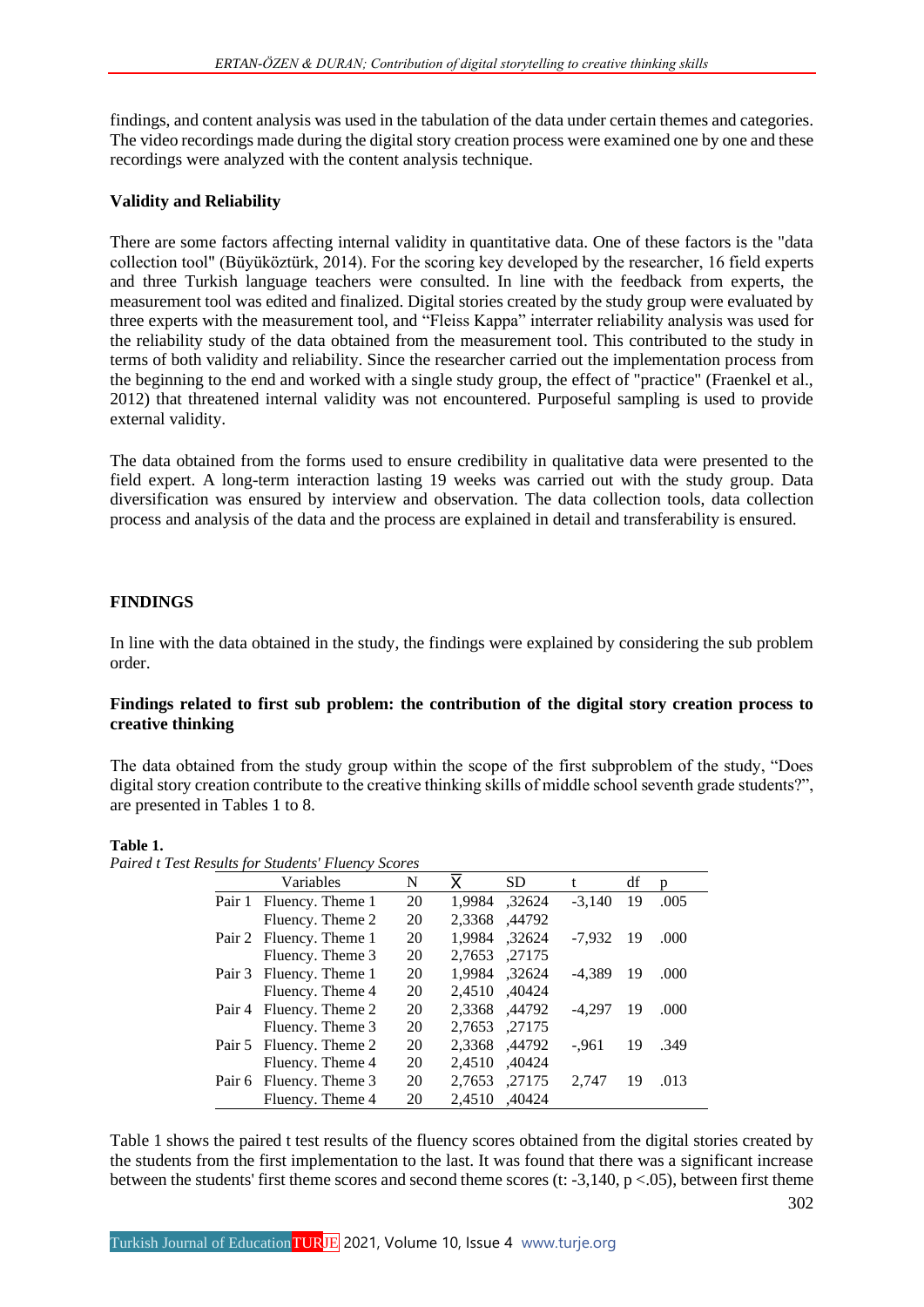scores and third theme scores (t: -7.932 p <.05), between first theme scores and fourth theme scores (t: -4,389, p  $\lt$ .05), between second theme scores and third theme scores (t: -4.297, p  $\lt$ .05), and between third theme scores and fourth theme scores (t: 2,747,  $p < .05$ ). While the average of the students' first theme fluency score was  $\Box$ : 1.99, the average of third theme the last implementation fluency score rose to  $\bar{x}$ : 2.76. This finding shows that digital story creation activities contribute to students' creative thinking skills.

The t test results of the students' scores of originality from the digital stories are presented in Table 2.

### **Table 2.**

| Variables                   | N  | x             | SD            | t        | df | p    |
|-----------------------------|----|---------------|---------------|----------|----|------|
| Pair 1 Originality. Theme 1 | 20 | 1,4056, 30843 |               | $-4,630$ | 19 | ,000 |
| Originality. Theme 2        | 20 | 1,9053, 43558 |               |          |    |      |
| Pair 2 Originality. Theme 1 | 20 | 1,4056, 30843 |               | $-9.128$ | 19 | ,000 |
| Originality. Theme 3        | 20 | 2,4085, 29113 |               |          |    |      |
| Pair 3 Originality. Theme 1 | 20 | 1.4056.30843  |               | $-7.987$ | 19 | ,000 |
| Originality. Theme 4        | 20 | 2,2552, 27403 |               |          |    |      |
| Pair 4 Originality. Theme 2 | 20 | 1,9053, 43558 |               | $-4.819$ | 19 | ,000 |
| Originality. Theme 3        | 20 | 2,4085, 29113 |               |          |    |      |
| Pair 5 Originality. Theme 2 | 20 |               | 1,9053, 43558 | $-3.290$ | 19 | ,004 |
| Originality. Theme 4        | 20 | 2,2552, 27403 |               |          |    |      |
| Pair 6 Originality. Theme 3 | 20 | 2,4085, 29113 |               | 1.829    | 19 | .083 |
| Originality. Theme 4        | 20 | 2.2552.27403  |               |          |    |      |

*Paired t Test Results for Students' Originality Scores*

Table 2 shows the paired t test results of the originality scores obtained from the digital stories created by the students from the first implementation to the last. It was found that there was a significant increase between first theme scores and second theme scores of the students (t:  $-4,630$ , p $< .05$ ), between first theme scores and third theme scores (t:  $-9,128$ ,  $p < .05$ ), between first theme scores and fourth theme scores (t: -7,987, p <.05), between second theme scores and third theme scores (t: -4,819, p <.05), and between second theme scores and fourth theme scores (t:  $-3,290$ , p  $\lt .05$ ). While the average of the students' first theme originality score was  $\Box$ : 1,40, the average of third theme originality score rose to : 2.40. This finding shows that digital story creation activities contribute to students' creative thinking skills. The t test results of the students' scores of imagination from the digital stories are presented in Table 3.

#### **Table 3.**

*Paired t Test Results for Students' Imagination Scores*

| Variables                   | N  | x      | <b>SD</b> | t        | df  | p    |
|-----------------------------|----|--------|-----------|----------|-----|------|
| Pair 1 Imagination. Theme 1 | 20 | 1,3485 | .50099    | $-.785$  | 19  | ,442 |
| Imagination. Theme 2        | 20 | 1,4815 | .60481    |          |     |      |
| Pair 2 Imagination. Theme 1 | 20 | 1,3485 | .50099    | $-5.016$ | -19 | ,000 |
| Imagination. Theme 3        | 20 | 2,3485 | .55651    |          |     |      |
| Pair 3 Imagination. Theme 1 | 20 | 1,3485 | .50099    | $-2.021$ | 19  | .058 |
| Imagination. Theme 4        | 20 | 1,7655 | .78734    |          |     |      |
| Pair 4 Imagination. Theme 2 | 20 | 1,4815 | .60481    | $-4.342$ | -19 | ,000 |
| Imagination. Theme 3        | 20 | 2,3485 | .55651    |          |     |      |
| Pair 5 Imagination. Theme 2 | 20 | 1,4815 | .60481    | $-1.403$ | -19 | .177 |
| Imagination. Theme 4        | 20 | 1,7655 | .78734    |          |     |      |
| Pair 6 Imagination. Theme 3 | 20 | 2,3485 | .55651    | 2.906    | 19  | .009 |
| Imagination. Theme 4        | 20 | 1.7655 | .78734    |          |     |      |

Table 3 shows the paired t test results of the imagination scores obtained from the digital stories created by the students from the first implementation to the last. It was found that there was a significant increase between the students' first theme scores and third theme scores (t: -5.016, p <.05) and between second theme scores and third theme scores (t: -4.342,  $p < .05$ ). While the average of the students' first theme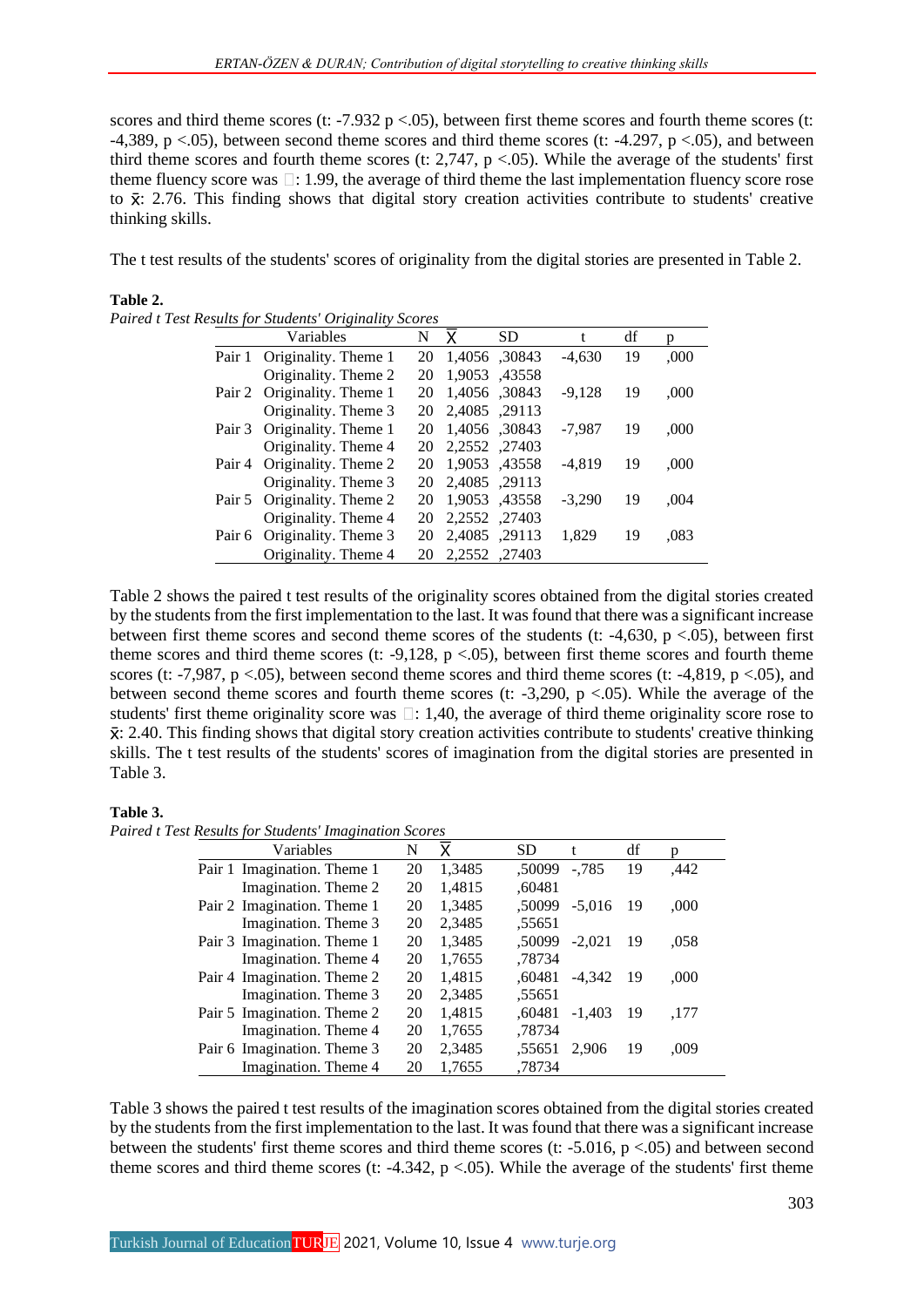imagination score was  $\bar{x}$ : 1,34, the average of third theme imagination score rose to  $\bar{x}$ : 2.34. This finding shows that digital story creation activities contribute to students' creative thinking skills.

The t test results of the students' scores of analytical thinking from the digital stories are presented in Table 4.

## **Table 4.**

*Paired t Test Results for Students' Analytical Thinking Scores*

|        | Variables                           | $N\bar{X}$              | SD     | t        | df  | p    |
|--------|-------------------------------------|-------------------------|--------|----------|-----|------|
|        | Pair 1 Analytical Thinking. Theme 1 | 20 1,6075 ,51370 -1,389 |        |          | 19  | ,181 |
|        | Analytical Thinking. Theme 2        | 20 1,8397               | .55973 |          |     |      |
|        | Pair 2 Analytical Thinking. Theme 1 | 20 1,6075 .51370        |        | $-6.170$ | -19 | .000 |
|        | Analytical Thinking. Theme 3        | 20 2,5155 ,45837        |        |          |     |      |
|        | Pair 3 Analytical Thinking. Theme 1 | 20 1,6075 ,51370 -2,963 |        |          | -19 | .008 |
|        | Analytical Thinking. Theme 4        | 20 2.1307               | .60832 |          |     |      |
|        | Pair 4 Analytical Thinking. Theme 2 | 20 1,8397, 55973        |        | $-4.188$ | -19 | .000 |
|        | Analytical Thinking. Theme 3        | 20 2,5155 ,45837        |        |          |     |      |
|        | Pair 5 Analytical Thinking. Theme 2 | 20 1,8397 ,55973 -1,879 |        |          | -19 | .076 |
|        | Analytical Thinking. Theme 4        | 20 2,1307               | .60832 |          |     |      |
| Pair 6 | Analytical Thinking. Theme 3        | 20 2,5155 ,45837 2,729  |        |          | 19  | .013 |
|        | Analytical Thinking. Theme 4        | 20 2.1307               | .60832 |          |     |      |

Table 4 shows the paired t test results of the analytical thinking scores obtained from the digital stories created by the students from the first implementation to the last. It was found that there was a significant increase between the students' first theme scores and third theme scores (t:  $-6,170, p < .05$ ), between first theme scores and fourth theme scores (t:  $-2.963$ ,  $p < .05$ ), between second theme scores and third theme scores (t: -4,188,  $p < .05$ ) and between third theme scores and fourth theme scores (t: 2,729,  $p < .05$ ). While the average of the students' first theme analytical thinking score was  $\bar{x}$ : 1,60, the average of third theme analytical thinking score rose to  $\bar{x}$ : 2.51. This finding shows that digital story creation activities contribute to students' creative thinking skills. The t test results of the students' scores of diverse perspectives from the digital stories are presented in Table 5.

## **Table 5.**

*Paired t Test Results for Students' Diverse Perspectives Scores*

| Variables                            | N | X.        | <b>SD</b>        | t        | df  | p    |
|--------------------------------------|---|-----------|------------------|----------|-----|------|
| Pair 1 Diverse Perspectives. Theme 1 |   |           | 47184, 20 1,3075 | $-.414$  | 19  | ,684 |
| Diverse Perspectives. Theme 2        |   |           | 20 1,3572 ,40478 |          |     |      |
| Pair 2 Diverse Perspectives. Theme 1 |   | 20 1,3075 | .47184           | $-3,445$ | -19 | ,003 |
| Diverse Perspectives. Theme 3        |   | 20 1,9317 | .50493           |          |     |      |
| Pair 3 Diverse Perspectives. Theme 1 |   | 20 1,3075 | .47184           | $-0.786$ | 19  | .442 |
| Diverse Perspectives. Theme 4        |   | 20 1,4488 | .62071           |          |     |      |
| Pair 4 Diverse Perspectives. Theme 2 |   |           | 20 1,3572 ,40478 | $-3.532$ | -19 | .002 |
| Diverse Perspectives. Theme 3        |   | 20 1,9317 | .50493           |          |     |      |
| Pair 5 Diverse Perspectives. Theme 2 |   | 20 1,3572 | ,40478           | $-.566$  | 19  | .578 |
| Diverse Perspectives. Theme 4        |   | 20 1,4488 | .62071           |          |     |      |
| Pair 6 Diverse Perspectives. Theme 3 |   | 20 1,9317 | .50493           | 3,780    | 19  | ,001 |
| Diverse Perspectives. Theme 4        |   | 20 1.4488 | .62071           |          |     |      |

Table 5 shows the paired t test results of the diverse perspectives scores obtained from the digital stories created by the students from the first implementation to the last. It was found that there was a significant increase between the students' first theme scores and third theme scores (t:  $-3.445$ , p <.05), between second theme scores and third theme scores (t:  $-3.532$ ,  $p < .05$ ), and between third theme scores and fourth theme scores (t: 3,780, p <.05). While the average of the students' first theme diverse perspectives score was  $\bar{x}$ : 1,30, the average of third theme diverse perspectives score rose to  $\bar{x}$ : 1,93. This finding shows that digital story creation activities contribute to students' creative thinking skills.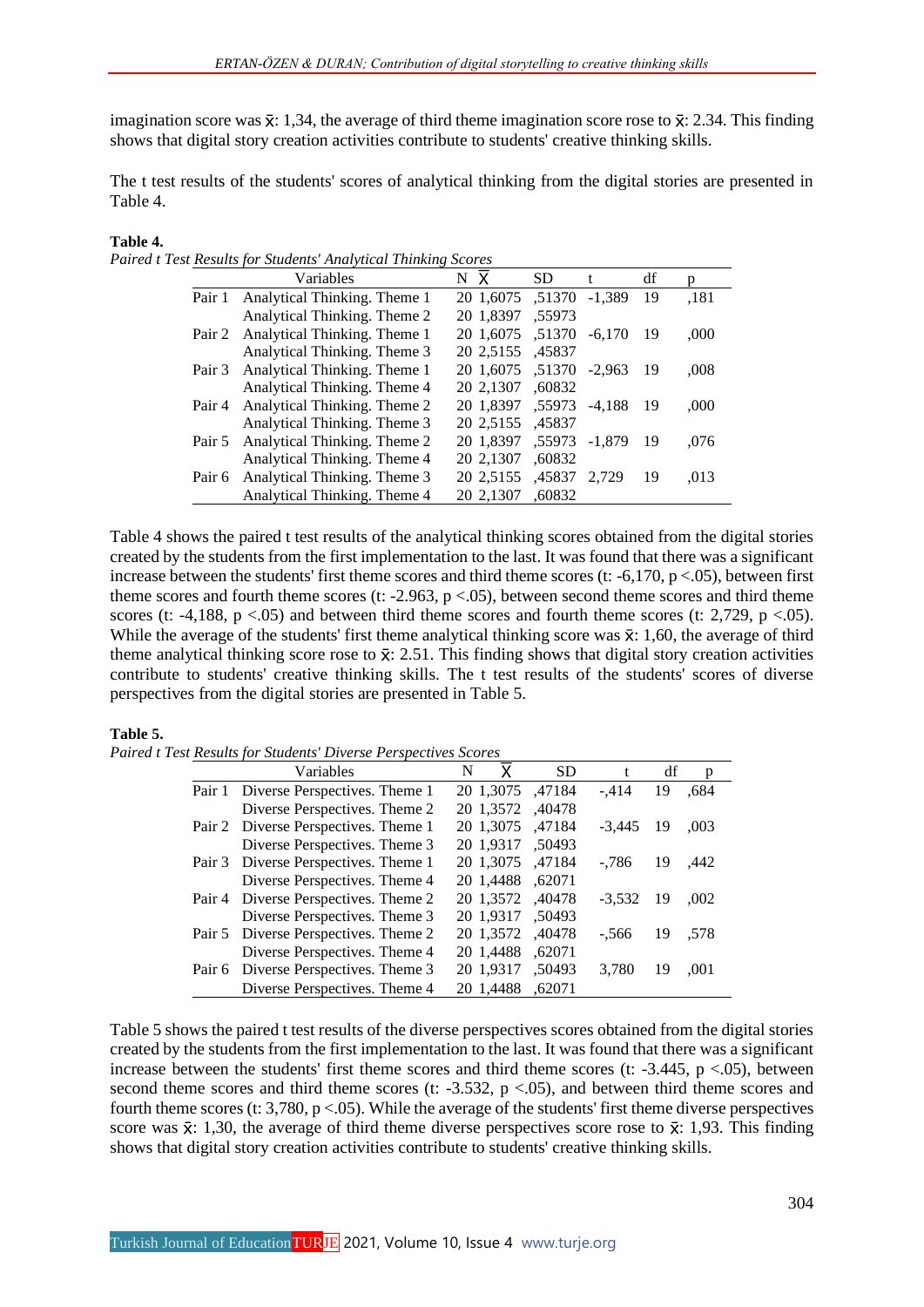The t test results of the students' scores of media elements from the digital stories are presented in Table 6.

**Table 6.**

*Paired t Test Results for Students' Media Elements Scores*

|        | Variables               | N  | Χ      | <b>SD</b> |          | df | n    |
|--------|-------------------------|----|--------|-----------|----------|----|------|
| Pair 1 | Media Elements. Theme 1 | 20 | 2.0498 | ,23874    | $-2,968$ | 19 | .008 |
|        | Media Elements, Theme 2 | 20 | 2.3067 | ,46621    |          |    |      |
| Pair 2 | Media Elements. Theme 1 | 20 | 2.0498 | .23874    | $-8.760$ | 19 | ,000 |
|        | Media Elements. Theme 3 | 20 | 2,7234 | .31398    |          |    |      |
| Pair 3 | Media Elements. Theme 1 | 20 | 2.0498 | .23874    | $-5.865$ | 19 | ,000 |
|        | Media Elements, Theme 4 | 20 | 2.5773 | .30126    |          |    |      |
| Pair 4 | Media Elements. Theme 2 | 20 | 2.3067 | .46621    | $-3.849$ | 19 | .001 |
|        | Media Elements, Theme 3 | 20 | 2.7234 | 31398.    |          |    |      |
| Pair 5 | Media Elements. Theme 2 | 20 | 2.3067 | .46621    | $-2.708$ | 19 | .014 |
|        | Media Elements, Theme 4 | 20 | 2.5773 | ,30126    |          |    |      |
| Pair 6 | Media Elements, Theme 3 | 20 | 2,7234 | .31398    | 1.395    | 19 | .179 |
|        | Media Elements. Theme 4 | 20 | 2.5773 | .30126    |          |    |      |

Table 6 shows the paired t test results of the media elements scores obtained from the digital stories created by the students from the first implementation to the last. It was found that there was a significant increase between the students' first theme scores and third theme scores (t:  $-8,760$ , p $\lt .05$ ), between first theme scores and fourth theme scores (t:  $-5,865$ ,  $p < .05$ ) and between second theme scores and third theme scores (t: -3,849, p <.05). While the average of the students' first theme media elements score was  $\bar{x}$ : 2,04, the average of third theme media elements score rose to  $\bar{x}$ : 2,72. This finding shows that digital story creation activities contribute to students' creative thinking skills. The t test results of the students' scores of digital story content from the digital stories are presented in Table 7.

#### **Table 7.**

*Paired t Test Results for Students' Digital Story Content Scores*

|        | Variables        | N  | x      | <b>SD</b>     | t             | df | D.   |
|--------|------------------|----|--------|---------------|---------------|----|------|
| Pair 1 | Content. Theme 1 | 20 | 1.3758 | .40408        | $-1.753$      | 19 | .096 |
|        | Content. Theme 2 | 20 | 1,6284 | .54633        |               |    |      |
| Pair 2 | Content. Theme 1 | 20 | 1,3758 | .40408        | -4.811        | 19 | ,000 |
|        | Content. Theme 3 | 20 | 2,2051 | .52482        |               |    |      |
| Pair 3 | Content. Theme 1 | 20 | 1,3758 | .40408 -2.881 |               | 19 | ,010 |
|        | Content. Theme 4 | 20 | 1,8958 | .70747        |               |    |      |
| Pair 4 | Content. Theme 2 | 20 | 1,6284 |               | .54633 -3,674 | 19 | .002 |
|        | Content. Theme 3 | 20 | 2.2051 | ,52482        |               |    |      |
| Pair 5 | Content. Theme 2 | 20 | 1,6284 | .54633        | $-1.457$      | 19 | .161 |
|        | Content. Theme 4 | 20 | 1.8958 | .70747        |               |    |      |
| Pair 6 | Content. Theme 3 | 20 | 2,2051 | .52482        | 1.453         | 19 | .162 |
|        | Content. Theme 4 | 20 | 1.8958 | .70747        |               |    |      |

Table 7 shows the paired t test results of content scores obtained from the digital stories created by the students from the first implementation to the last. It was found that there was a significant increase between the students' first theme scores and third theme scores (t:  $-4,811$ ,  $p < .05$ ), between first theme scores and fourth theme scores (t:  $-2,881$ ,  $p < .05$ ), and between second theme scores and third theme scores (t: -3,674, p <.05). While the average of the students' first theme content score was  $\bar{x}$ : 1,37, the average of third theme content score rose to  $\bar{x}$ : 2,20. This finding shows that digital story creation activities contribute to students' creative thinking skills.

The t test results of the students' total scores obtained from each digital story they created are presented in Table 8.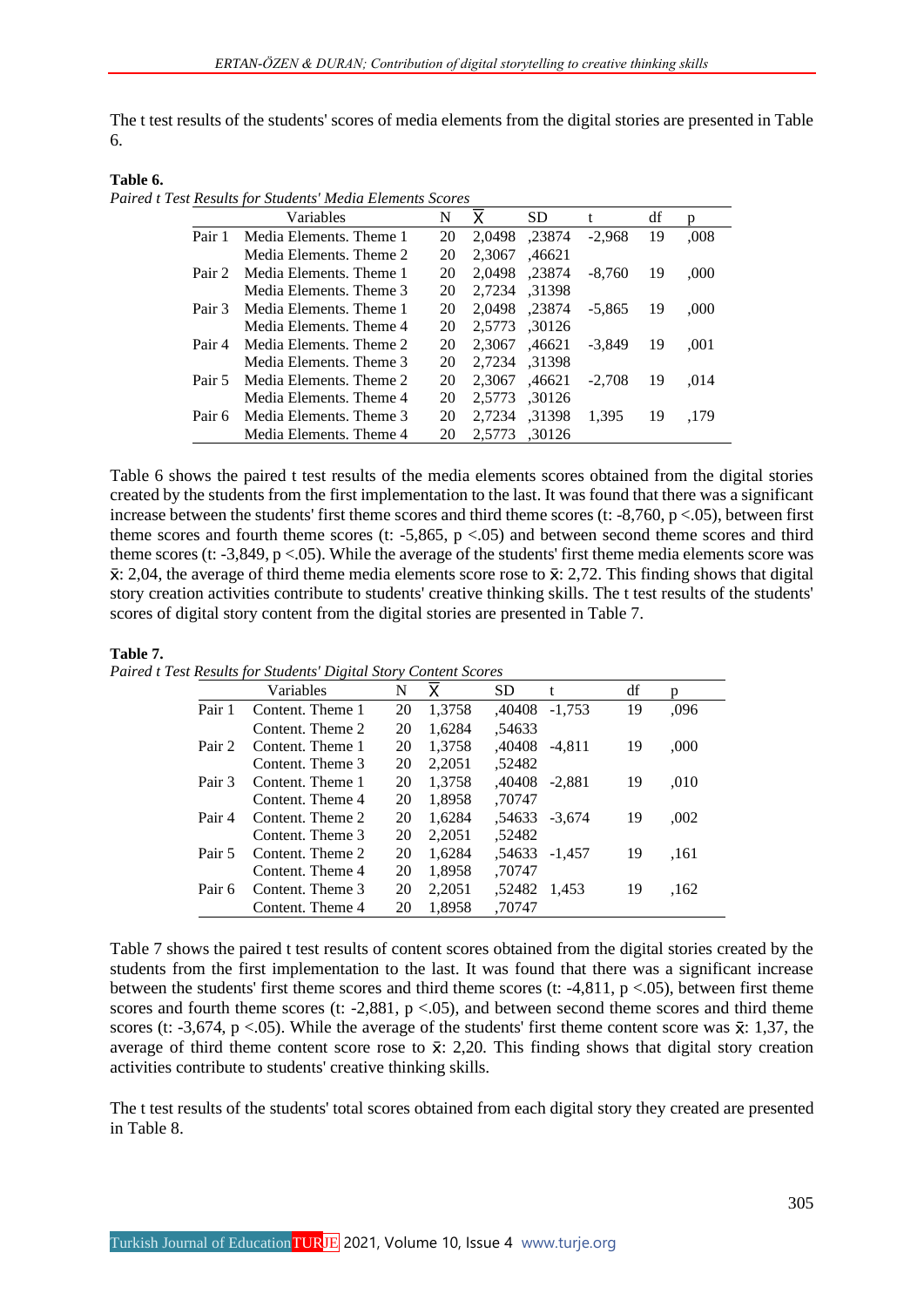|        | Variables                  | N  | x      | <b>SD</b> | т        | df  | n    |
|--------|----------------------------|----|--------|-----------|----------|-----|------|
| Pair 1 | Creative Thinking. Theme 1 | 20 | 1,5847 | ,28905    | $-2.625$ | 19  | ,017 |
|        | Creative Thinking. Theme 2 | 20 | 1,8365 | .41594    |          |     |      |
| Pair 2 | Creative Thinking. Theme 1 | 20 | 1,5847 | ,28905    | $-7.603$ | -19 | ,000 |
|        | Creative Thinking. Theme 3 | 20 | 2,4140 | ,30461    |          |     |      |
| Pair 3 | Creative Thinking. Theme 1 | 20 | 1,5847 | ,28905    | $-4.302$ | -19 | ,000 |
|        | Creative Thinking. Theme 4 | 20 | 2,0749 | ,43832    |          |     |      |
| Pair 4 | Creative Thinking. Theme 2 | 20 | 1,8365 | ,41594    | $-5.220$ | -19 | .000 |
|        | Creative Thinking. Theme 3 | 20 | 2,4140 | ,30461    |          |     |      |
| Pair 5 | Creative Thinking. Theme 2 | 20 | 1,8365 | .41594    | $-2.039$ | 19  | .056 |
|        | Creative Thinking. Theme 4 | 20 | 2,0749 | ,43832    |          |     |      |
| Pair 6 | Creative Thinking. Theme 3 | 20 | 2,4140 | ,30461    | 3.212    | 19  | ,005 |
|        | Creative Thinking. Theme 4 | 20 | 2.0749 | .43832    |          |     |      |

**Table 8.** *Paired t Test Results for Students' Creative Thinking Skills Scores*

Table 8 shows the paired t test results of the students' first theme, second theme, third theme and fourth theme permanence test scores. According to the results, it was found that there was an increase between the students' first theme and second theme scores (t:  $-2,625$ , p $< .05$ ), between first theme and third theme scores (t: -7,603, p <.05), between first theme and permanence test scores (t: -4,302, p <.05), between second theme and third theme scores (t:  $-5,220$ ,  $p < .05$ ) and between third theme and permanence test scores (t: 3,212, p <.05). While the average of the students' first theme creative thinking skills score was  $\Box$ : 1,58, the average of third theme creative thinking skills score rose to  $\Box$ : 2,41. According to these findings, it is seen that the creative thinking skill scores of the students increased in a statistically significant way. It shows that digital story creation activities contribute to the creative thinking skills of students.

## **Findings related to second sub problem: permanence test results on creative thinking skills of digital story creation process**

Three weeks after third theme implementation with the study group, the digital story creation process was carried out on fourth theme.

The data obtained from the study group within the scope of the second subproblem of the study, "Do digital story creation activities ensure that creative thinking skills are permanent?", are presented below.

#### **Table 9.**

| Paired t Test Results for Students' Permanence Test Scores |                  |                                                                  |  |       |      |   |    |  |
|------------------------------------------------------------|------------------|------------------------------------------------------------------|--|-------|------|---|----|--|
|                                                            | <b>Variables</b> |                                                                  |  | $N$ X | -SD- | t | df |  |
|                                                            |                  | Pair 1 Creative Thinking. Theme 3 20 2.4140 .30461 3.212 19 0.05 |  |       |      |   |    |  |
|                                                            |                  | Creative Thinking. Theme $4 \quad 20 \quad 2,0749 \quad 43832$   |  |       |      |   |    |  |

In Table 9, paired t test results are given in order to test whether there is a significant difference between the permanence test scores of the study group. Accordingly, it was found that there was a significant difference between third theme score average of the study group ( $\bar{x} = 2.41$ ) and the permanence test mean score ( $\bar{x}$  = 2.07) (t: 3,212, p <.05). It was seen that the average of the scores of the study group in the third implementation was higher than the average of the scores obtained in the fourth implementation.

## **Findings related to third sub problem: students' views on digital story creation activities**

Data regarding the opinions of the study group on creating digital stories were presented. The general evaluations of the students about digital story creation activities are shown in Table 10.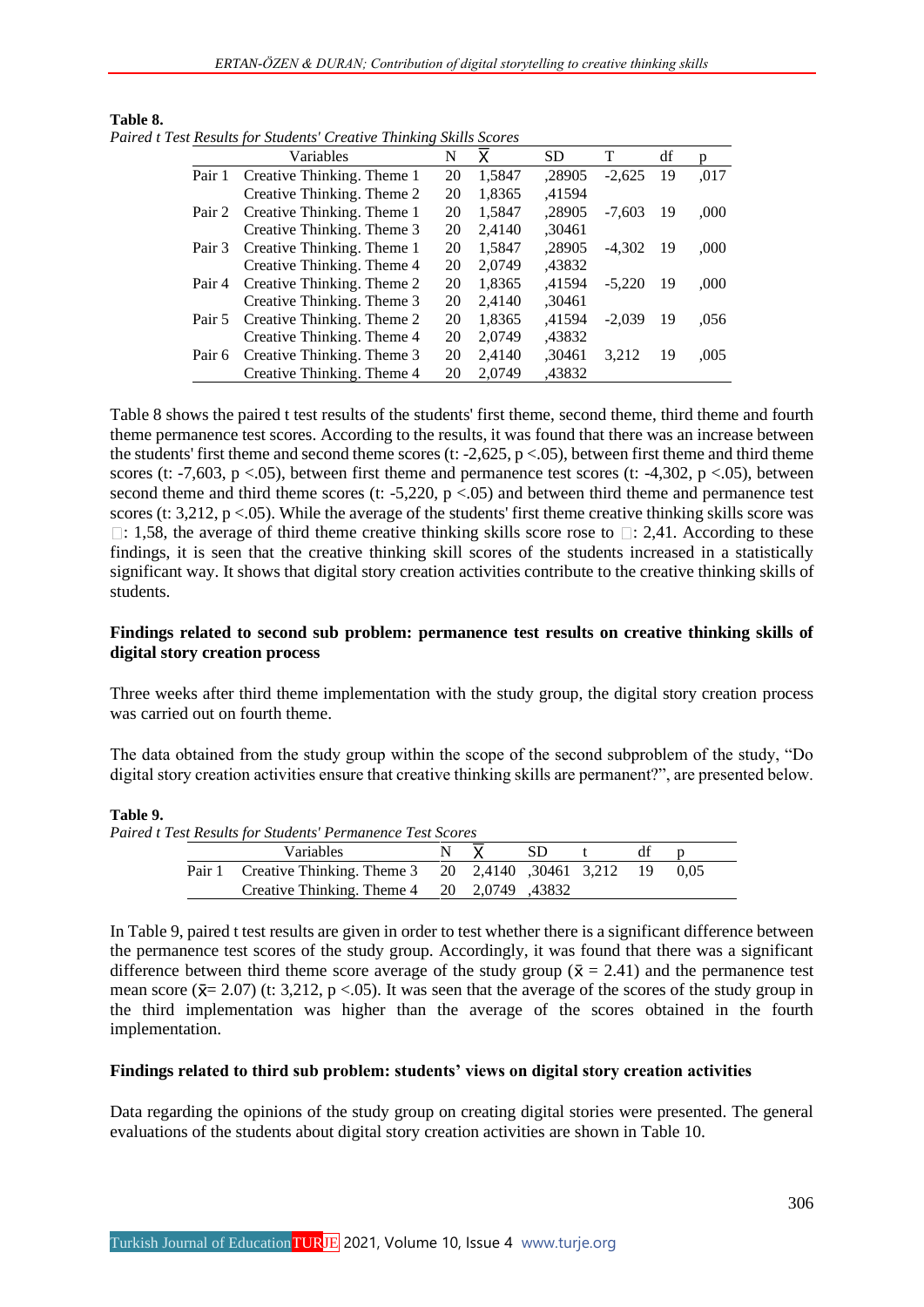#### **Table 10.**

*Views on Digital Story Creation Activities*

| Categories                                      |                             | $\%$ |
|-------------------------------------------------|-----------------------------|------|
| Enjoyable                                       | 17                          | 85   |
| Improving both story writing and coding ability | 4                           | 20   |
| Developing the imagination                      |                             | 20   |
| Providing personal development                  |                             | 20   |
| Difficulty in coding                            | $\mathcal{D}_{\mathcal{A}}$ | 10   |
| Boring                                          |                             |      |
|                                                 |                             |      |

According to Table 10, it was seen that 85% of the students found the digital story creation activities entertaining and most of them expressed a positive opinion. 10% of the students stated negative opinions about digital story activities because they had difficulty in coding and 10% found the activities boring.

Some of the views expressed by the students are as follows:

*I'm having so much fun. I am improving myself in writing stories. (S3).*

*Writing stories is nice, but coding is boring because I don't like using computers. (S8).*

The opinions of the students on the preparations before creating the digital story are shown in Table 11.

#### **Table 11.**

*Views on Preparations before Digital Story Creation*

| Subcategories        | Categories                            | f              | $\%$ |
|----------------------|---------------------------------------|----------------|------|
| <b>Brainstorming</b> | Providing thinking                    |                | 35   |
|                      | Enjoyable                             | 3              | 15   |
|                      | Making writing easier                 | 3              | 15   |
| Story draft          | Useful                                | 6              | 30   |
|                      | Making creating digital story easier  | 5              | 25   |
|                      | Providing thinking                    | 3              | 15   |
|                      | Enjoyable                             | 2              | 10   |
|                      | Boring                                |                | 5    |
| Storyboard           | Making creating digital story easier  | 5              | 25   |
|                      | Ensuring planned work                 | 3              | 15   |
|                      | Difficult                             | 3              | 15   |
|                      | Boring                                | $\mathfrak{D}$ | 10   |
| Checklist            | Providing information about the story | 6              | 30   |
|                      | Nice                                  | 3              | 15   |
|                      | A tool for self evaluation            | 3              | 15   |
|                      | Unnecessary                           | 3              | 15   |

According to Table 11, 35% of the students stated that the brainstorming technique enabled thinking. Most of the students (80%) expressed a positive opinion about the brainstorming technique. Under the story draft subcategory, the most of the students' opinions were gathered in the category of finding useful (35%). While students stated their positive opinions under the categories such as "Making creating digital story easier (25%)", "Providing thinking (15%)" and "Enjoyable (10%)", they stated their negative opinions under the category "Boring (5%)". When the storyboard subcategory was examined, students' opinions were gathered under the categories of "Making creating digital story easier (25%)", "Ensuring planned work (15%)", "Difficult (15%)" and "Boring (15%)". In the subcategory of the checklist, students' views are gathered under the categories of "Providing information about the story  $(30\%)$ ", "Nice  $(15\%)$ ", "A tool for self evaluation  $(15\%)$ " and "Unnecessary  $(15\%)$ ".

Some of the views expressed by the students are as follows:

*I can write stories more easily thanks to brainstorming (S2).*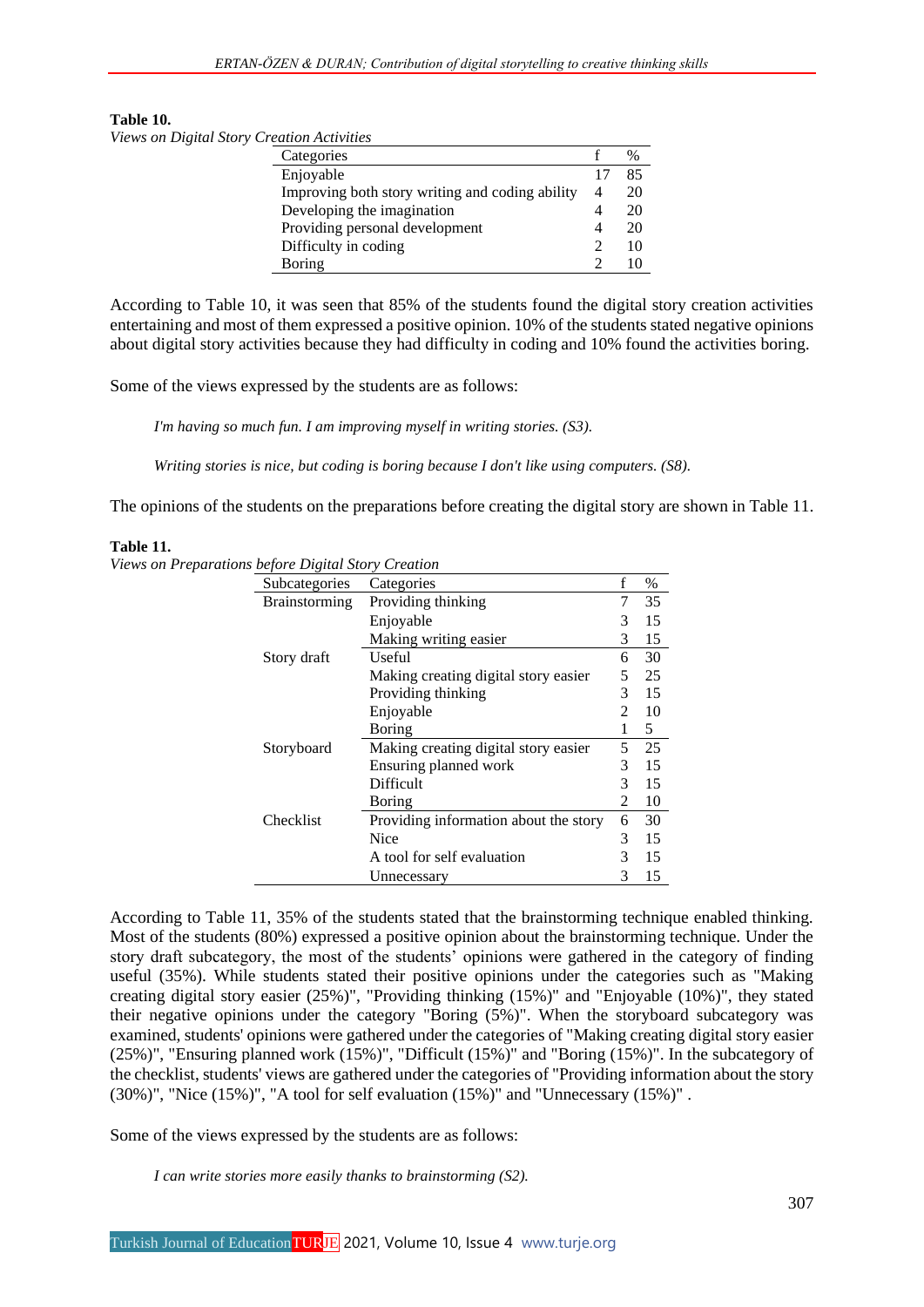*Draft story writing is a bit boring and tiring (S14).*

*The storyboard was good as it made it easier for me to finish my digital story (S10).*

*The digital story checklist explains what we do with the story so I think it's very good (Ö5).*

Students' views on digital stories and creative thinking are shown in Table 12.

| Subcategories       | Categories                                     | $\mathbf f$    | $\%$ |
|---------------------|------------------------------------------------|----------------|------|
| Diverse perspective | Providing thinking                             | 5              | 25   |
|                     | Providing diverse thinking                     | 3              | 15   |
|                     | Improving imagination                          | 3              | 15   |
|                     | Educative                                      | $\overline{2}$ | 10   |
|                     | A tool for self expression                     | $\mathbf{1}$   | 5    |
| Analytical thinking | Making connections between story elements      | 5              | 25   |
|                     | Improving story writing                        | 4              | 20   |
|                     | Making writing easier                          | 2              | 10   |
|                     | Useful in story building                       | 1              | 5    |
| Fluency             | Improving vocabulary                           | 10             | 50   |
|                     | Improving story writing                        | 2              | 10   |
|                     | Making meaningful sentences                    | 1              | 5    |
|                     | Using words correctly                          | 1              | 5    |
| Imagination         | Improving imagination                          | 7              | 35   |
|                     | Making thinking easier                         | 3              | 15   |
|                     | Making writing easier                          | $\overline{c}$ | 10   |
|                     | Providing versatile thinking                   | 1              | 5    |
| Originality         | Writing on your own                            | 6              | 30   |
|                     | Improving story writing                        | 3              | 15   |
|                     | Providing fluent thinking                      | $\overline{c}$ | 10   |
| Multimedia          | Creating good stories                          | $\overline{3}$ | 15   |
|                     | Making writing easier                          | $\overline{c}$ | 10   |
|                     | Enriching the expression                       | $\overline{2}$ | 10   |
|                     | Making story clearer                           | $\overline{2}$ | 10   |
|                     | Visualization                                  | 1              | 5    |
| Content             | Enabling to identify the elements of the story | $\overline{4}$ | 20   |

**Table 12.**

*Views on Digital Stories and Creative Thinking*

According to Table 12, 25% of the students in "Diverse perspective" subcategory stated that digital story creation activities enabled thinking. In addition, it was stated by the students that digital story creation activities enabled diverse thinking (25%) and improved imagination (25%). In the subcategory of "Analytical thinking", 25% of the students stated that they could easily make connections between story elements thanks to digital story creation activities. In addition, the students stated that they wrote better stories (20%) and that it became easier (10%). In the subtheme of "Fluency", it was stated by 50% of the students that their vocabulary developed thanks to digital story creation activities. Under the "Imagination" subcategory, 35% of the students stated that digital story creation activities developed their imagination. "Providing thinking (15%)" and "Making writing easier (10%)" are the other opinions expressed by the students. In the subcategory of "Originality", 30% of the students stated that they could write their own unique stories thanks to digital story creation activities. They also stated that this way, they could write better stories (15%) and think fluently (10%). In the "Multimedia" subcategory, 15% of the students stated that the media elements make the story nice. In addition, "Making writing easier (10%)", "Enriching the expression (10%)" and "Making story clearer (10%)" are the other categories. Finally, it was stated that digital story creation activities under the "Content" subcategory enabled and facilitated (20%) to identify the elements of the story.

Some of the views expressed by the students are as follows: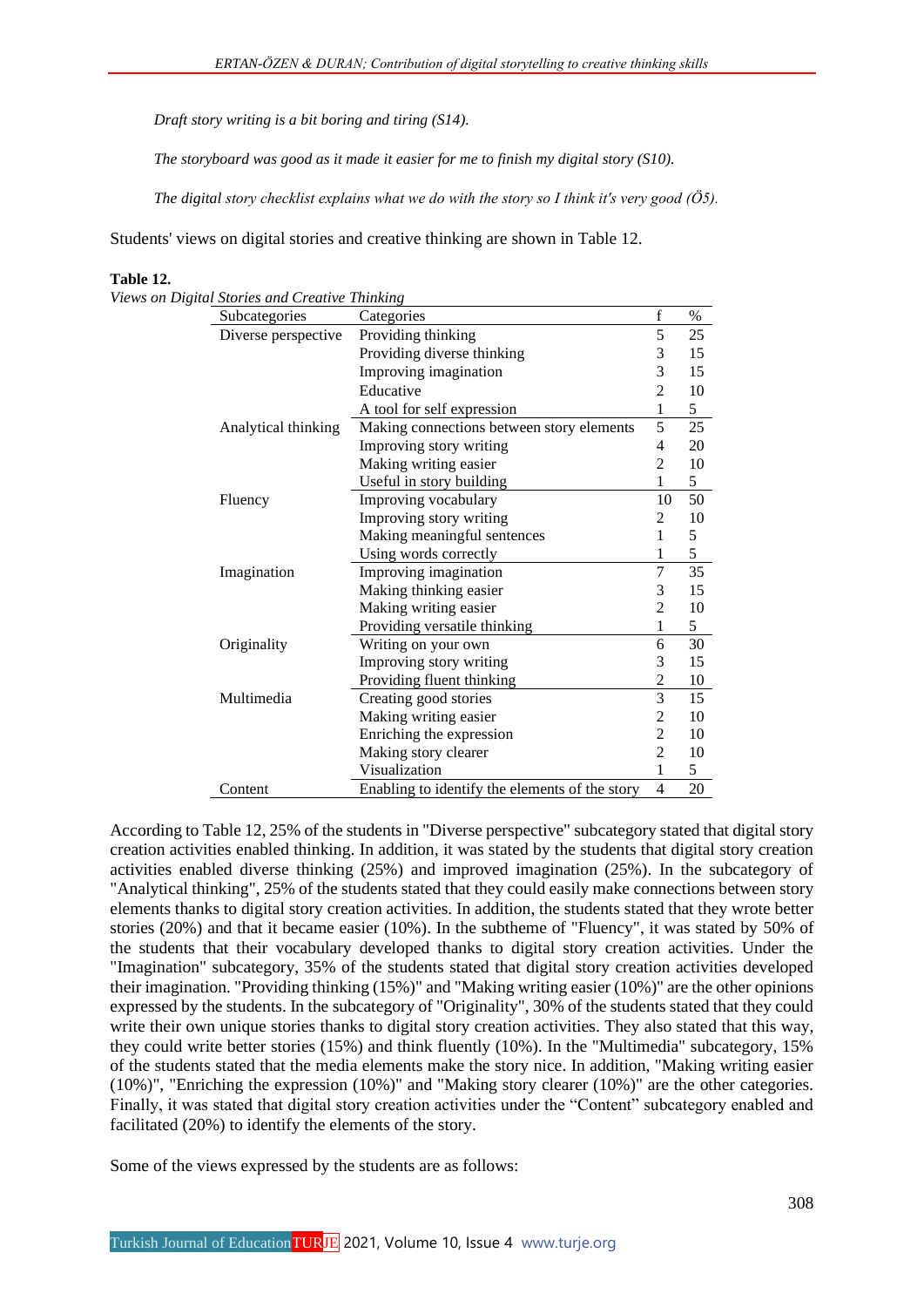*Digital story creation activities help me explain myself and develop my imagination (S16).*

*Digital story creation activities helped me make sentences more meaningful (S1).*

*Thanks to digital story creation activities, I think more diverse. (S12).*

*Thanks to digital story creation activities, I generate more ideas as I write stories (S7).*

*Digital story creation activities are visually better (S8).*

The opinions of the students about the contribution of digital story creation activities to Turkish lessons are presented in Table 13.

#### **Table 13.**

| Subcategories                  | Categories                         | f                           | $\%$ |
|--------------------------------|------------------------------------|-----------------------------|------|
| Creativity                     | Improving imagination              | 6                           | 30   |
|                                | Improving creative thinking        | 3                           | 15   |
|                                | Feeling creative                   | 2                           | 10   |
| Making writing easier          | Improving writing                  | 5                           | 25   |
|                                | Making writing easier              | 3                           | 15   |
|                                | Improving vocabulary               | 2                           | 10   |
|                                | Providing thinking                 | 2                           | 10   |
| Enjoying writing               | Willingness to write               | 7                           | 35   |
|                                | Enjoyable                          | 3                           | 15   |
| <b>Success</b>                 | Developing thinking skills         | $\mathcal{D}_{\mathcal{L}}$ | 10   |
|                                | Increasing interest towards lesson | $\mathfrak{D}$              | 10   |
|                                | Feeling more successful            |                             | 10   |
|                                | Improving vocabulary               |                             | 5    |
| Development of language skills | Improving vocabulary               | 5                           | 25   |
|                                | Improving writing                  |                             | 10   |
|                                | Providing personal development     | 2                           | 10   |
| Interest towards lesson        | Increasing interest towards lesson | 6                           | 30   |

*The Contribution of Digital Story Creation Activities to Turkish Lesson*

When Table 13 is examined, it was seen that 30% of the students stated that their imagination would develop with digital story creation activities in Turkish lessons in the subcategory "Creativity". In addition, the categories of "Improving creative thinking (15%)" and "Feeling creative (10%)" are other important findings. When the opinions of the students were examined in the subcategory "Making writing easier", it was observed that 25% of them stated that their writing skills would improve with digital story creation activities in Turkish lessons. In addition, students thought that they would improve in terms of writing stories more easily (15%), improving vocabulary (10%) and providing thinking (10%). In the subcategory of "Enjoying writing", the opinions of the students were combined under the category of "Willingness to write (35%)". In addition, it was stated by the students that digital story creation activities would make Turkish lessons fun (10%). In the subcategory of "Success", "Developing thinking skills (10%)", "Increasing interest towards lesson (10%)", "Feeling more successful (10%)" are important findings. Under the "Development of language skills" subcategory, most of the views of the students were gathered in the "Improving vocabulary (25%)" category. In addition, it was stated that digital story creation activities to be carried out by students in Turkish lessons will improve writing (10%) and provide personal development (10%). Finally, in the subcategory of "Interest towards lesson", students stated that digital story creation activities would increase their interest in Turkish lesson. Two students who thought that digital story making activities would not be useful in Turkish lessons stated that their Turkish teachers did not want such a thing from them.

Some of the views expressed by the students are as follows: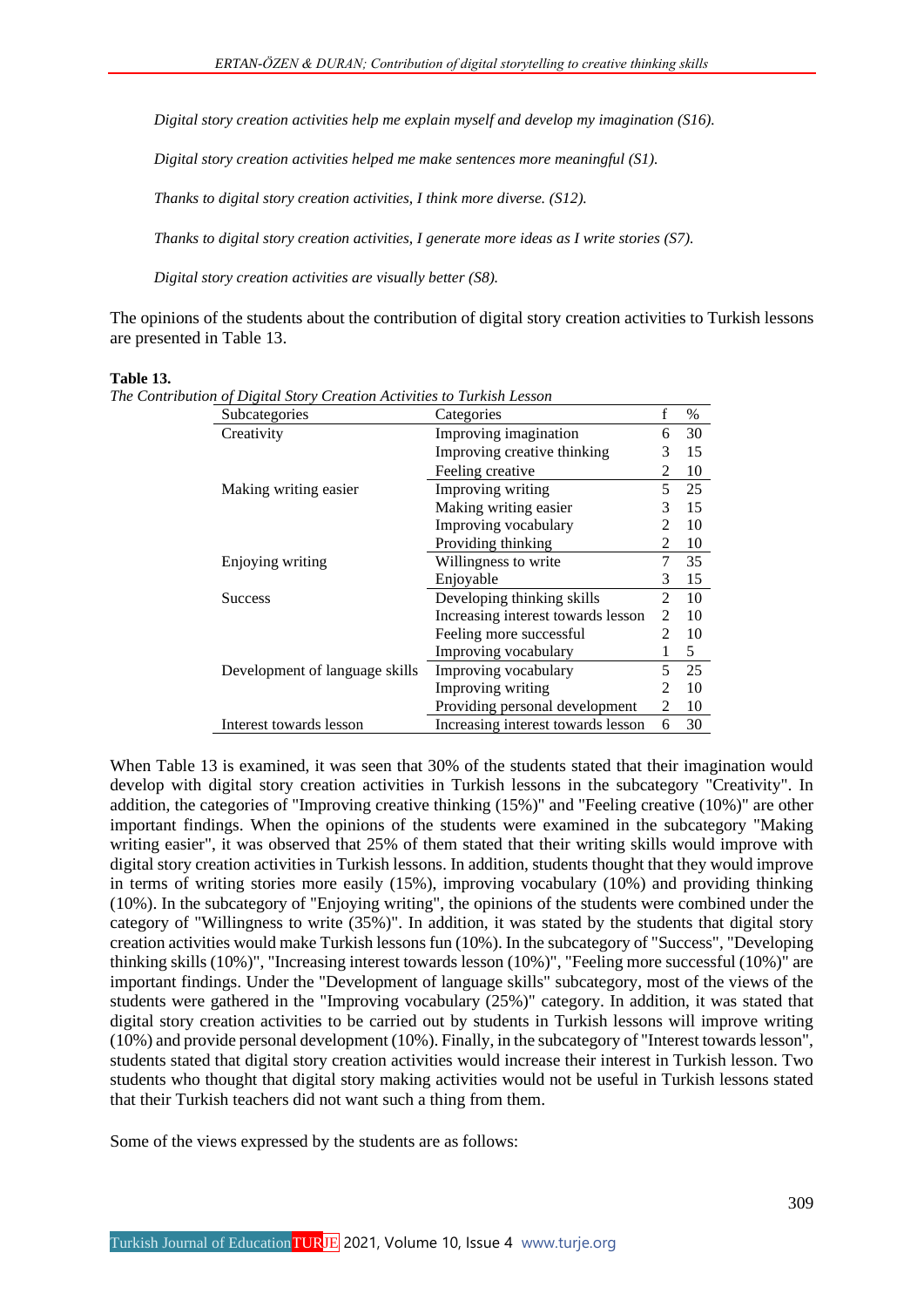*I think digital story making activities will be useful in Turkish lessons because it broadens my imagination (S16).*

*I think digital story creation activities will be useful in Turkish lessons because I write more comfortably (S14).*

*I think digital story creation activities will be useful in Turkish lessons because it is fun (S18).*

*I think digital story creation activities will be useful in Turkish lessons because it constantly improves writing (S11).*

## **Findings related to fourth sub problem: digital story creation process observation results**

The results of the observations made during the weeks of the implementation are presented below. The arithmetic mean results of the social environment of the study group students during the IMP (implementation) are shown in Table 14.

#### **Table 14.**

*Digital Story Creation Process Social Environment Observation Results*

| <b>Dimensions</b>  | Sub Criteria                                  | $1.$ IMP | 2. IMP | 3. IMP | 4. IMP |
|--------------------|-----------------------------------------------|----------|--------|--------|--------|
| Social Environment | There was communication between students.     | 2.00     | 3.00   | 3,00   | 4,00   |
|                    | There was communication with the researcher.  | 5.00     | 5,00   | 5,00   | 5,00   |
|                    | Students asked each other about the activity. | 5,00     | 4,50   | 3,00   | 2,25   |
|                    | The students asked the researcher about the   | 5.00     | 5.00   | 3.50   | 2,25   |
|                    | activity.                                     |          |        |        |        |

According to Table 14, it is seen that as the weeks progressed, sub criteria related to communication increased, and sub criteria related to asking questions decreased.

#### **Table 15.**

*Digital Story Creation Implementation Process Observation Results*

| Dimensions     | Sub Criteria                                    | $1.$ IMP                | $2.$ IMP                | $3.$ IMP                | 4. IMP                  |
|----------------|-------------------------------------------------|-------------------------|-------------------------|-------------------------|-------------------------|
|                |                                                 | $\overline{\mathsf{x}}$ | $\overline{\mathsf{x}}$ | $\overline{\mathsf{x}}$ | $\overline{\mathsf{x}}$ |
| Implementation | The students actively participated in the       | 3.00                    | 4,25                    | 5,00                    | 4,50                    |
| Process        | activity.                                       |                         |                         |                         |                         |
|                | participated<br>in<br>They<br>actively<br>the   | 4,00                    | 5,00                    | 5,00                    | 5,00                    |
|                | brainstorming activity.                         |                         |                         |                         |                         |
|                | They actively participated in the draft story   | 3,00                    | 4,00                    | 4,00                    | 4,00                    |
|                | writing process.                                |                         |                         |                         |                         |
|                | They were willing to create storyboards.        | 2,00                    | 2,00                    | 3,00                    | 3,00                    |
|                | They were willing to fill out the digital story | 3,00                    | 3,00                    | 4,00                    | 5,00                    |
|                | checklist.                                      |                         |                         |                         |                         |
|                | They were keen to reach out to media            | 4.00                    | 4,25                    | 5,00                    | 5,00                    |
|                | elements.                                       |                         |                         |                         |                         |
|                | They had problems using the coding program      | 5,00                    | 3,00                    | 2,25                    | 2,00                    |
|                | to create stories.                              |                         |                         |                         |                         |
|                | They came up with many different ideas and      | 2.00                    | 2,25                    | 3.75                    | 3,00                    |
|                | solutions to create a story.                    |                         |                         |                         |                         |

It was observed that the active participation of the study group in the digital story creation process increased as the weeks progressed. It is seen that the participation in the brainstorming activity is high since the first implementation. It was observed that students had problems with creating the draft story writing in the first implementation. When the arithmetic means of the sub criteria related to the desire to create a storyboard are examined, it is seen that students rarely perform this behavior. The arithmetic means of the sub criteria for filling out the digital story checklist increased as the weeks progressed. The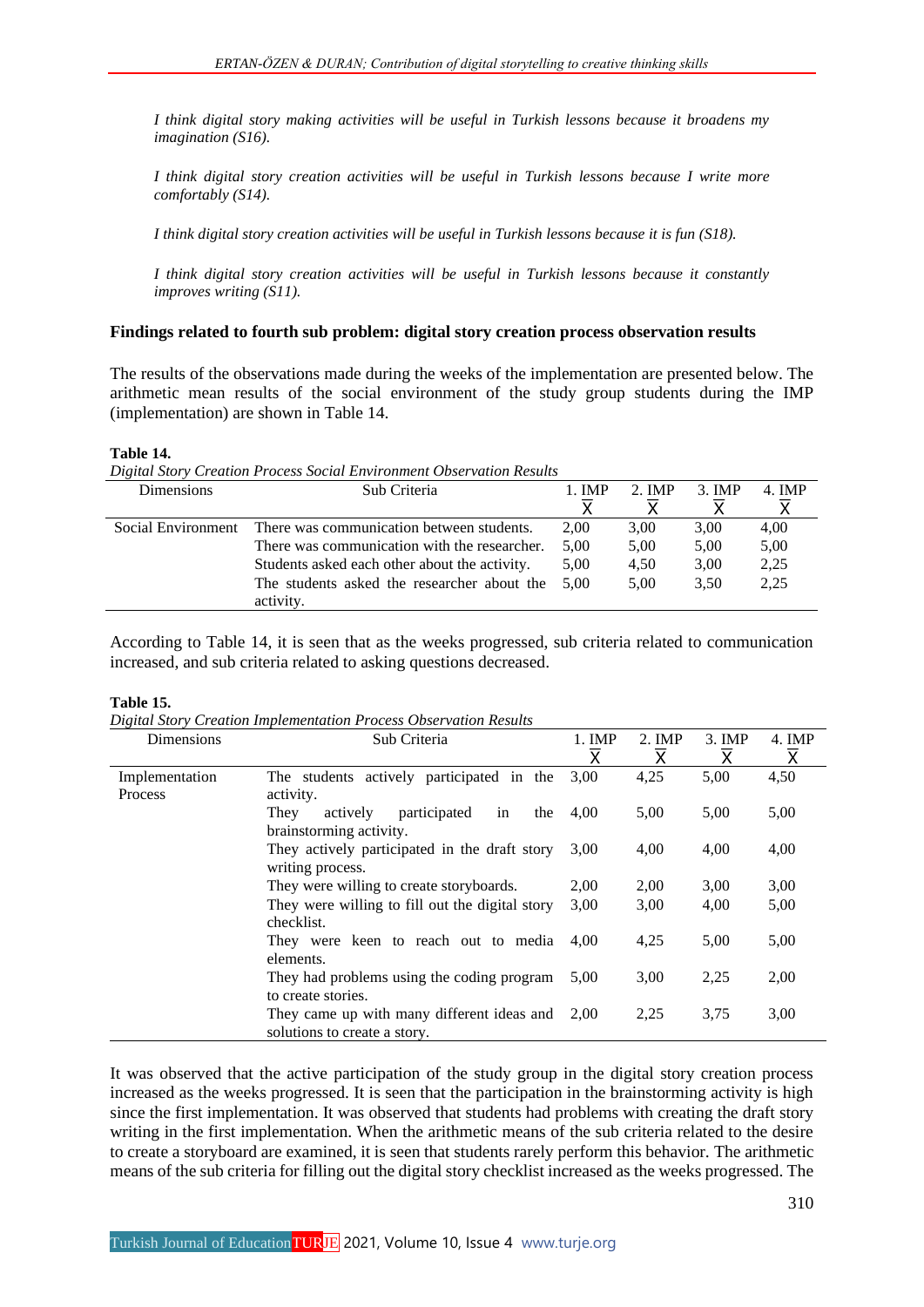study group has been keen to reach out to the media elements since the beginning of the implementation process. Although the study group consisted of students who previously studied Scratch, it was observed that the students had problems using the Scratch program to create a story. Most of the questions asked to the researcher, especially at the beginning of the implementation process, were about this problem. However, as the weeks progressed, it was observed that the problems experienced decreased. When the arithmetic means of the sub criteria related to producing many different ideas and solutions for story creation are examined, it is seen that students rarely perform this behavior in the first two implementations.

### **Table 16.**

*Digital Story Creation Verbal and Nonverbal Communication Process Observation Results*

| Dimensions                               | Sub Criteria                                                                               | 1. <b>IMP</b><br>$\overline{\sf x}$ | 2. IMP | $3.$ IMP | 4. IMP |
|------------------------------------------|--------------------------------------------------------------------------------------------|-------------------------------------|--------|----------|--------|
| Verbal and<br>Nonverbal<br>Communication | The students used expressions stating<br>that they liked the implementation<br>process.    | 2.00                                | 2.75   | 3.75     | 3,50   |
| <b>Process</b>                           | The students' mimics and gestures<br>showed that they liked the<br>implementation process. | 2.00                                | 2.75   | 3.75     | 3.50   |

As the weeks progressed, there was an increase in behavior. It was observed that the arithmetic mean of the study group regarding the verbal and nonverbal communication process dimension was low in the first implementations, but there was an increase in this dimension in the last two implementations.

## **DISCUSSION, CONCLUSION, AND SUGGESTIONS**

Within the framework of the main purpose of this study, the contribution of creating digital stories to the creative thinking skills of middle school seventh grade students was determined. When the paired t test results obtained from the digital story scores of the study group were analyzed as a whole, it was observed that there was a significant increase in the scores of the students.

It was found that there was a significant increase in the scores of the digital stories created by the study group students in "fluency", "originality", "imagination", "analytical thinking skill", "different perspective", "media elements" and "content" dimensions. According to these results, it is seen that the digital story creation skill has a significant effect on creative thinking. Similarly, Vinogradova et al. (2011) stated that students developed fluency in written and spoken languages as a result of the digital story implementations they made with students of a language center. In their research Del Moral et al. (2019) developed stories with primary school students using various digital story creation applications. According to the results of their research, it was stated that digital story applications support originality. Burke and Kafai (2010) stated that as a result of their studies with middle school students, they created fictions with creative and aesthetic features using their imaginations through Scratch programming. Hung et al. (2012) found that project based learning with digital stories increased the problem solving skills of experimental group students in their research by forming an experiment and control group with 117 students studying in fifth grade. In the research conducted by Liu et al. (2010) digital stories were created by students in a collaborative environment using the methods stated as linear and nonlinear. In the study, in which 57 students in the third grade participated, it was stated that the students created stories with a more flexible and different perspective with the nonlinear method. Yamaç (2015), in his doctoral thesis with third grade primary school students, stated that creating digital stories made up of different media elements increased students' desire to participate in implementations and thus their motivation increased. In the study conducted by Lim and Noor (2019) with secondary school students, the digital stories developed by students were evaluated using a scoring key. One dimension included in the scoring key used was named "Quality of the visuals" and in this dimension, students were expected to use different and appropriate visuals that match the parts of the story. Accordingly, it was stated that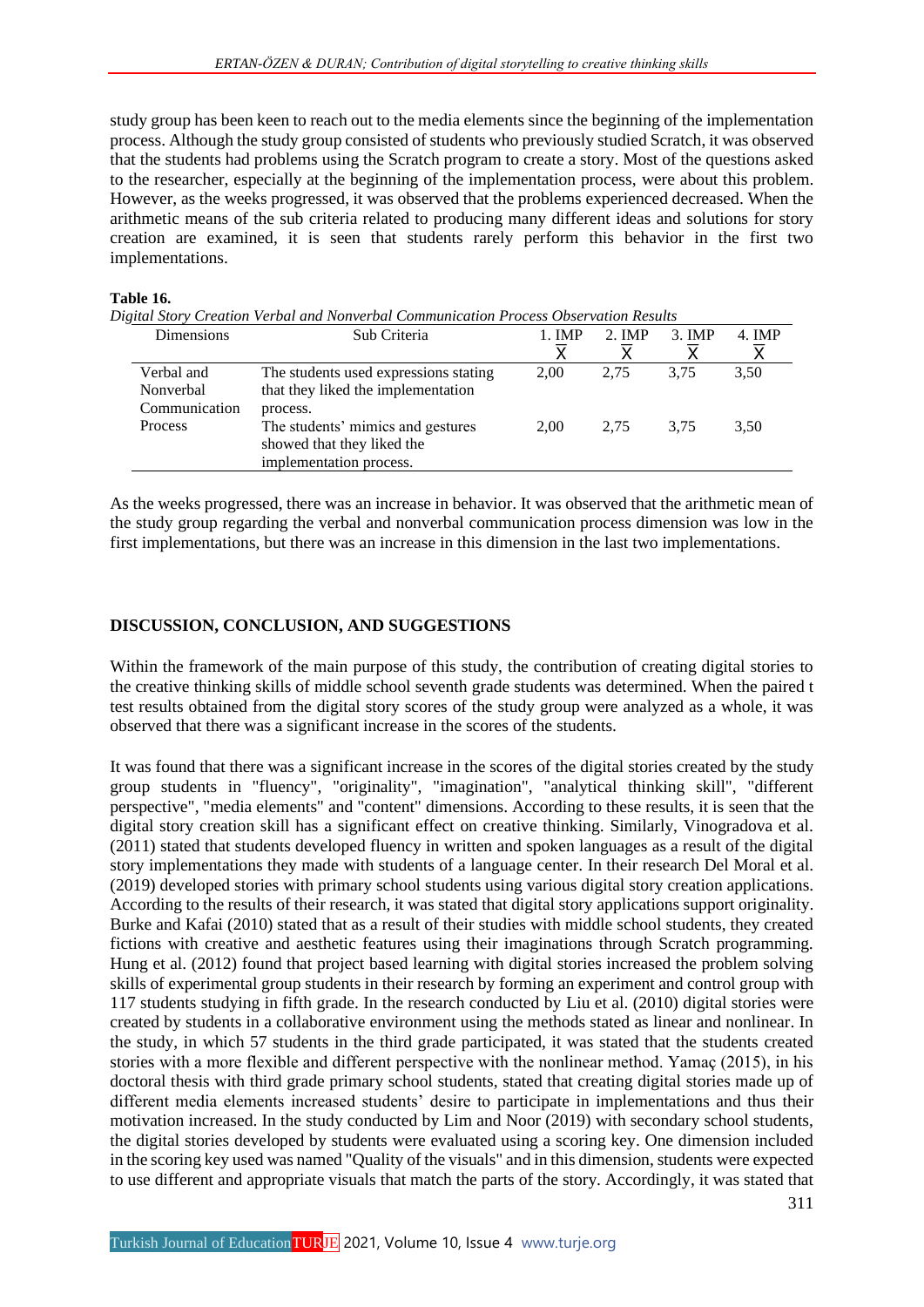there was a significant difference between the scores of the students in the quality of the visuals as a result of the evaluation.

When the total scores of the study group obtained from digital stories were examined, it was observed that the digital story creation activities contributed to the creative thinking skills of the students. Jenkins and Lonsdale (2007), Wu and Yang (2008), Coutinho (2010), Motsamai (2012), LaFrance and Blizzard (2013), Fields et al. (2014), Karakoyun (2014), Thorne (2014), Yavuz Konokman (2015), Akyeampong (2018), Karakuş et al. (2020), Yang et al. (2020) also found a positive relationship between digital story creation and creative thinking in these studies. What is different from the majority of the previous studies is that the way to create a story through programming can develop creative thinking.

Another important result of the study is that there is a significant difference between the permanence test scores of the students. Similarly, in the study conducted by Aktaş and Yurt (2017), the effect of digital story creation on academic achievement, learning motivation and permanence was investigated and it was stated that permanent learning was achieved according to the results obtained from the permanence test.

When the opinions of the students on the digital story making activities were examined, it was seen that they found the digital story making activities entertaining and most of them expressed positive opinions. A similar result was obtained in the study of Aydın (2019) aiming to examine the effect of digital storytelling on the development of creative writing skills of students who learn Turkish as a foreign language. Most of the students stated that creating a digital story is an entertaining activity. When the opinions of the students on the preparations before the digital story creation were examined, it was seen that the majority expressed positive opinions on the brainstorming technique, story draft and checklist. While the students stated that the storyboard made it easier to create digital stories, they also expressed their negative opinions by finding it difficult and boring to create a storyboard. There are similar research results in the literature. Ulum and Ercan Yalman (2020) stated that students expressed positive opinions in the writing stage, which is one of the stages of creating digital stories, as a result of their interviews with students in their study, which aimed to determine the digital story creation experiences of seventh grade students in the science course, and that students had fun in this process. Burke and Kafai (2012) stated in their study in which they researched the process of middle school students' preparing, reviewing and publishing their digital stories using Scratch programming that students created a resistance to filling the storyboard, and they were very reluctant to return to pen and paper after computer use. When the students' views on the theme of creative thinking were examined, most of them stated that digital story creation activities provided them different perspectives, analytical thinking skills and word fluency, improved imagination and writing, multimedia features made it easier to write stories and enriched the narration, and they could realize the elements of the story more easily thanks to digital story activities. There are many studies in the literature that indicate that creative and critical thinking skills can be developed with digital stories (Abdel-Hack & Helwa, 2014; Ohler, 2008; Czarnecki, 2009; Yüksel et al., 2011; Yang & Wu, 2012; Erişti-Bedir, 2014; Niemi et al., 2014; Hagge, 2017; Akyeampong, 2018; Kim & Lee, 2018; Vinayakumar et al., 2018; Al Khateeb, 2019; Chan, 2019; Moradi & Chen, 2019; Yang et al., 2020). When the opinions about the contribution of digital story creation activities to Turkish lesson were examined, it was observed that the majority of the students stated that digital story creation activities would be beneficial in Turkish lessons. It was observed that the views were concentrated especially on the development of creativity, writing easier and liking to write. In his doctoral thesis, Baki (2015) investigated the effects of digital stories on students' story writing skills, writing anxiety, writing self efficacy and attitudes towards writing in the sixth grade Turkish course. Similar to the finding obtained in our study, the opinions of the study group students who carried out digital story activities showed that they were more interested in writing. The views of the students about digital stories and the implementation process such as "enjoyable, improving both story writing and coding ability, developing the imagination, the positive effect on the thinking process, increasing interest towards writing" support the increase in the average scores of the students from the digital stories they create.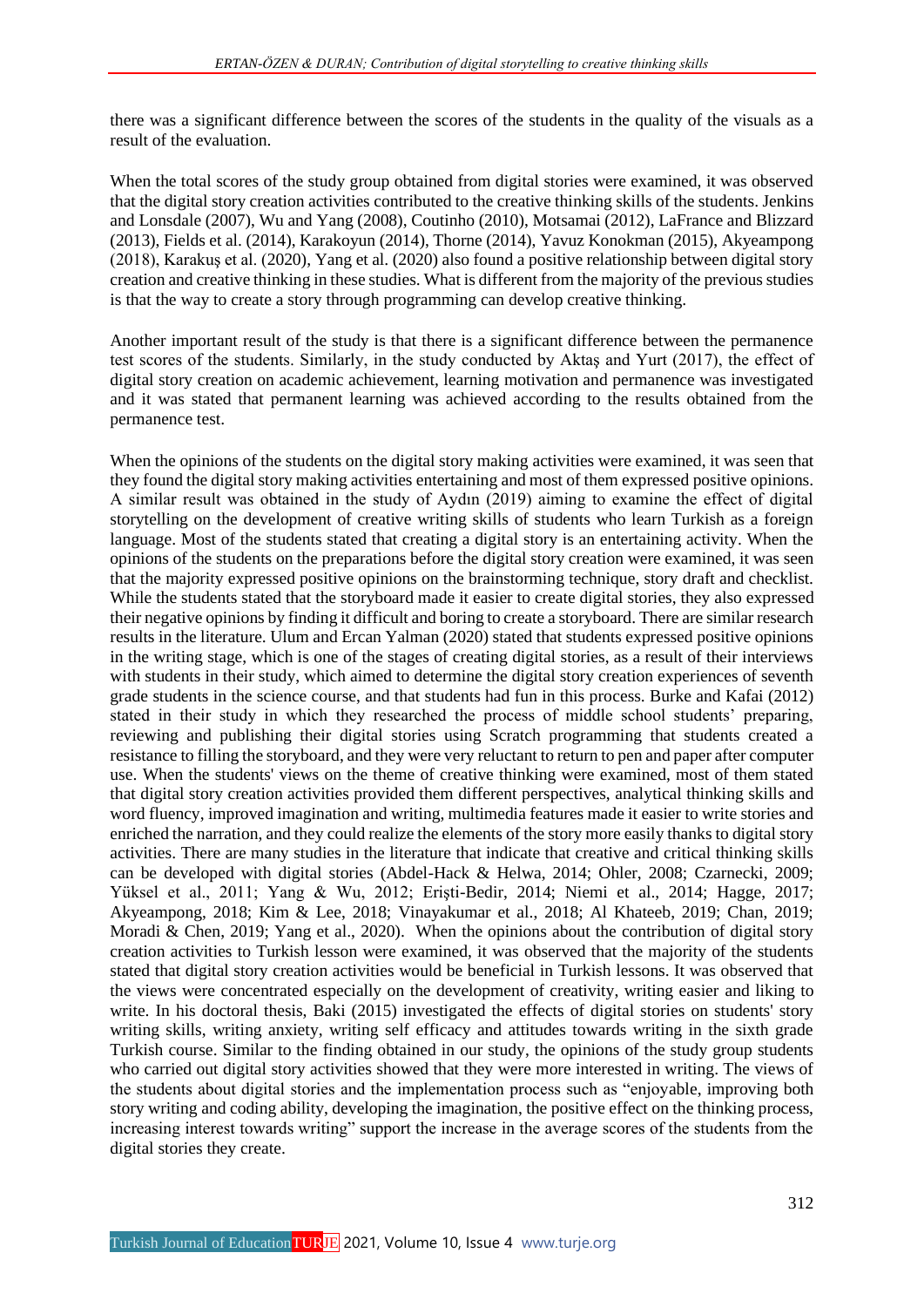According to the results obtained from the observations, it was seen that the students were in communication with the researcher and his friends by asking questions and exchanging ideas during the implementation. It was observed that the behavior of students asking questions about activities decreased week by week. It was observed that the study group students participated in the activities more actively as the activities progressed, and they had less problems in using the Scratch coding program to create digital stories. In addition, it was found that as the implementation process progressed, they used analytical thinking and problem solving skills more actively. Similarly, students' expressions of verbal and nonverbal communication increased week by week. The observation findings which show the increase in behaviors such as willingness to reach media elements, to create digital stories and to participate in the implementation process support the increase in the scores obtained from digital stories. The increase in the expressions, gestures and facial expressions of the students showing that they enjoyed the activities from the second implementation onwards are behaviors that are compatible with the increase in the scores obtained from the digital stories. These results are consistent with the research results in the literature (Smeda et al., 2014; Tatlı & Aksoy, 2017). In their study, Tatlı and Aksoy (2017) aimed to investigate the effect of the digital story method in the speaking class of students studying in the foreign language preparatory class. The students prepared digital stories and the process was observed by the researchers. According to the observation findings, it was stated that the students enjoyed the application, participated actively in the implementation, but had problems in using the program. Smeda et al., (2014) stated in their study, which aimed to increase student participation and learning with the digital story method, according to the observation results, students helped each other in technical matters, cooperation was observed between groups and communication between them increased.

As a result of this research, it was concluded that digital storytelling contributes to creative thinking skills. In this context, it is thought that the traditional writing process can be developed by transferring it to today's technology environment and students will be active learners in an environment where they can improve their academic performance, higher order thinking skills, learning motivation and learning behaviors. Thus, it is possible to make the following recommendations:

1. Since it is thought that creative thinking skill with digital story method through coding will be effective at other grade levels and lessons, it will be useful to try it in various education levels and lessons.

2. Creative thinking skills of students will be developed with the practical activities for the digital story method to be prepared in student textbooks.

3. Although the acquisition of metacognitive skills and digital competence are considered important in the Turkish course curriculum, it is seen that the digital story method is not included in the content of the program. Making the necessary arrangements in this regard is considered important in terms of acquiring metacognitive skills.

4. Teachers who are practitioners in classrooms should be informed about new approaches through in service training, and teacher candidates in education faculties should also be trained on this subject.

## **Acknowledgement**

This article is derived from Nesime Ertan Özen's PhD dissertation entitled "Contribution of Digital Storytelling to 7<sup>th</sup> Grade Students' Creative Thinking Skills", conducted under the supervision of Prof. Dr. Erol Duran.

## **REFERENCES**

Abdel Hackl, E. M., & Helwa, H. S. (2014). Using digital storytelling and weblogs instruction to enhance EFL narrative writing and critical thinking skills among EFL majors at faculty of education. *Educational Research*, *5*(1), 8-41.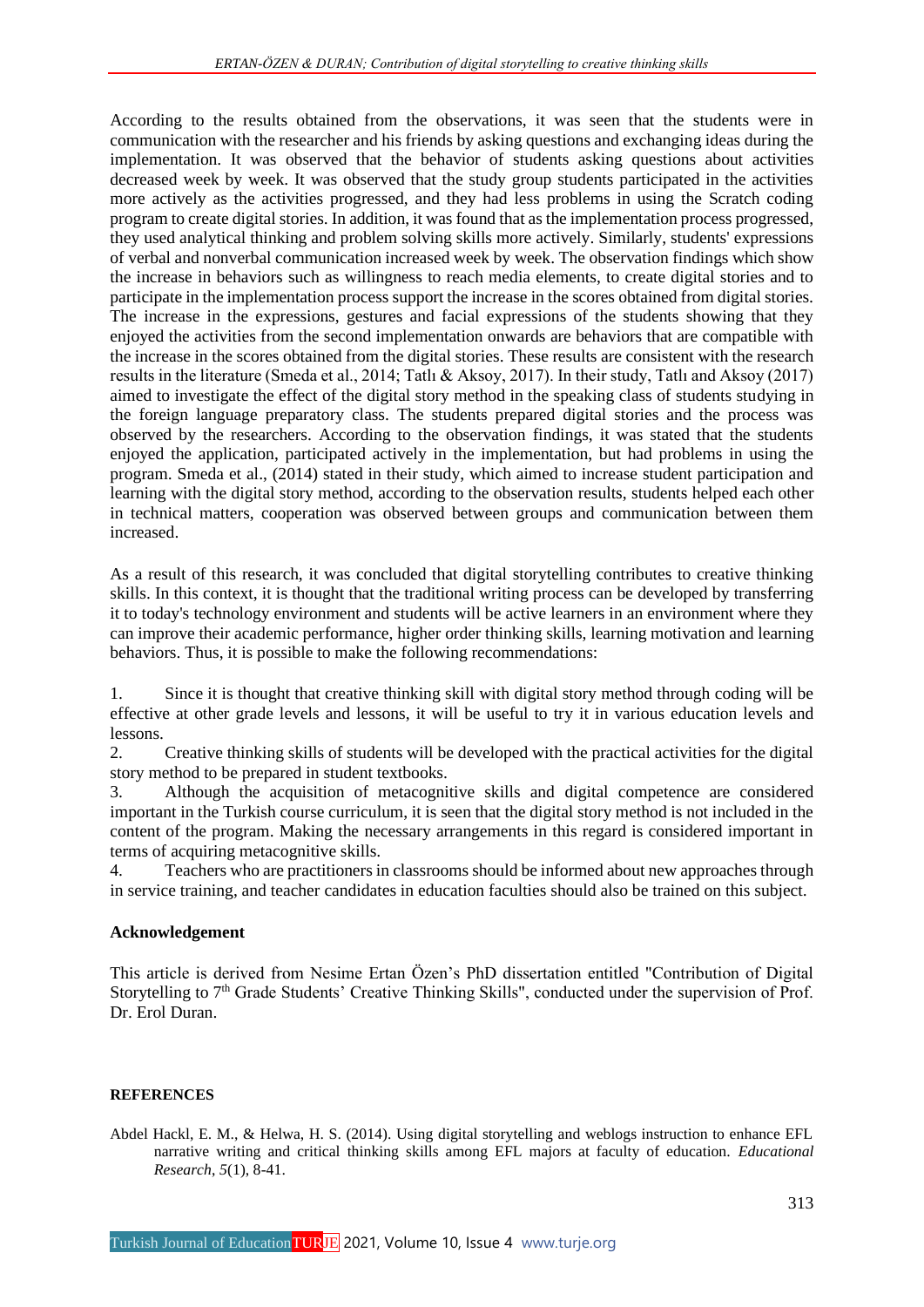- Aktaş, E., & Yurt, S. U. (2017). Effects of digital story on academic achievement, learning motivation and retention among university students. *International Journal of Higher Education*, *6*(1), 180-196. <http://dx.doi.org/10.5430/ijhe.v6n1p180>
- Akyeampong, A. S. (2018). Promoting creativity and critical thinking through digital storytelling: Perceptions of undergraduate students. In B. Hokanson, G. Clinton, & K. Kaminski (Eds), *Educational technology and narrative* (pp. 271-282). Springer.
- Al Khateeb, A. A. (2019). Socially orientated digital storytelling among Saudi EFL learners. *Interactive Technology and Smart Education*, *16*(2), 130-142[. https://doi.org/10.1108/ITSE-11-2018-0098](https://doi.org/10.1108/ITSE-11-2018-0098)
- Aydın, E. (2019). *The effect of digital storytelling on creative writing skills in teaching Turkish to foreigners*. (Unpublished doctoral dissertation). İnönü University.
- Baki, Y. (2015). *The effect of digital stories on the sixth grade students' writing process.* (Unpublished doctoral dissertation). Atatürk University.
- Balanskat, A., & Engelhardt, K. (2015). *Computing our future: Computer programming and coding - Priorities, school curricula and initiatives across Europe*. European Schoolnet.
- Balcı, A. (2013). *Sosyal bilimlerde araştırma [Research in social sciences].* Pegem.
- Barrett, H. (2006). Researching and evaluating digital storytelling as a deep learning tool. In C. Crawford, et al. (Eds.), *Proceedings of Society for Information Technology and Teacher Education International Conference 2006* (pp. 647–654). VA: AACE.
- Baz, F. Ç. (2018). A comparative analysis of coding software for children. *Current Research in Education, 4*(1), 36-47.
- Burke, Q. (2012). The markings of a new pencil: Introducing programming-as writing in the middle school classroom. *Journal of Media Literacy Education*, *4*(2), 121-135.
- Burke, Q., & Kafai, Y. B. (2010, June). *Programming & storytelling: opportunities for learning about coding & composition.* Proceedings of the 9th International Conference on Interaction Design and Children.
- Burke, Q., & Kafai, Y. B. (2012, February). *The writers' workshop for youth programmers: digital storytelling with scratch in middle school classrooms.* Proceedings of the 43rd ACM technical symposium on Computer Science Education.
- Büyüköztürk, Ş. (2014). *Deneysel desenler ön test-son test kontrol grubu desen ve veri analizi [Experimental designs pretest-posttest control group design and data analysis]*. Pegem.
- Chan, C. (2019). Using digital storytelling to facilitate critical thinking disposition in youth civic engagement: A randomized control trial. Children and Youth Services Review, 107, 1-10. randomized control trial. *Children and Youth Services Review*, *107*, 1-10. <https://doi.org/10.1016/j.childyouth.2019.104522>
- Coutinho, C. (2010). Storytelling as a strategy for integrating technologies into the curriculum: empirical study with post-graduate teachers. https://core.ac.uk/download/pdf/55611234.pdf
- Creswell, J. W. (2012). *Educational research: planning, conducting, and evaluating quantitative and qualitative research.* Pearson Education.
- Creswell, J. W., Clark, P. V. L., Gutmann, M. L., & Hanson, W. E. (2003). An expanded typology for classifying mixed methods research into designs. In A*.* Tashakkori & C. Teddlie (Eds.) *Handbook of mixed methods in social and behavioral research* (pp. 209-240). Sage.
- Creswell, J. W., & Clark, P. V. L. (2007). *Designing and conducting mixed methods research.* Sage.
- Czarnecki, K. (2009). How digital storytelling builds 21st century skills. *Library technology reports*, *45*(7), 15- 19.
- Del Moral, M. E., Bellver Moreno, M. C., & Guzmán-Duque, A. P. (2019). Evaluating the creative potencial of digital storytelling APPs for Primary Education. *Ocnos Revista de Estudios Sobre Lectura, 18(*1), 7-20. [https://doi.org/10.18239/ocnos\\_2019.18.1.1866](https://doi.org/10.18239/ocnos_2019.18.1.1866)
- Doğan, B. (2007). *Implementation of digital storytelling in the classroom by teachers trained in a digital storytelling workshop* (Unpublished doctoral dissertation). ProQuest Digital Dissertations (UMI 3272583).
- Dorner, R., Grimm, P., & Abawi, D. F. (2002). Synergies between interactive training simulations and digital storytelling: a component-based framework. *Computers & Graphics, 26*(1), 45-55. [https://doi.org/10.1016/S0097-8493\(01\)00177-7](https://doi.org/10.1016/S0097-8493(01)00177-7)
- Duran, E., & Ertan Özen, N. (2018). Digital literacy in Turkish lessons. *Türkiye Eğitim Dergisi*, *3*(2), 31-46. 11..11111/ted.xx
- Erişti Bedir S. (2014). Digital storytelling and creativity through e-learning. In T. V. Yüzer & G. Kurubacak (Eds.)*, Handbook of research on emerging priorities and trends in distance education: Communication, pedagogy, and technology* (pp. 20-140). IGI Global.
- Fessakis, G., Gouli, E., & Mavroudi, E. (2013). Problem solving by 5-6 years old kindergarten children in a computer programming environment: a case study. *Computers & Education, 63*, 87-97. <https://doi.org/10.1016/j.compedu.2012.11.016>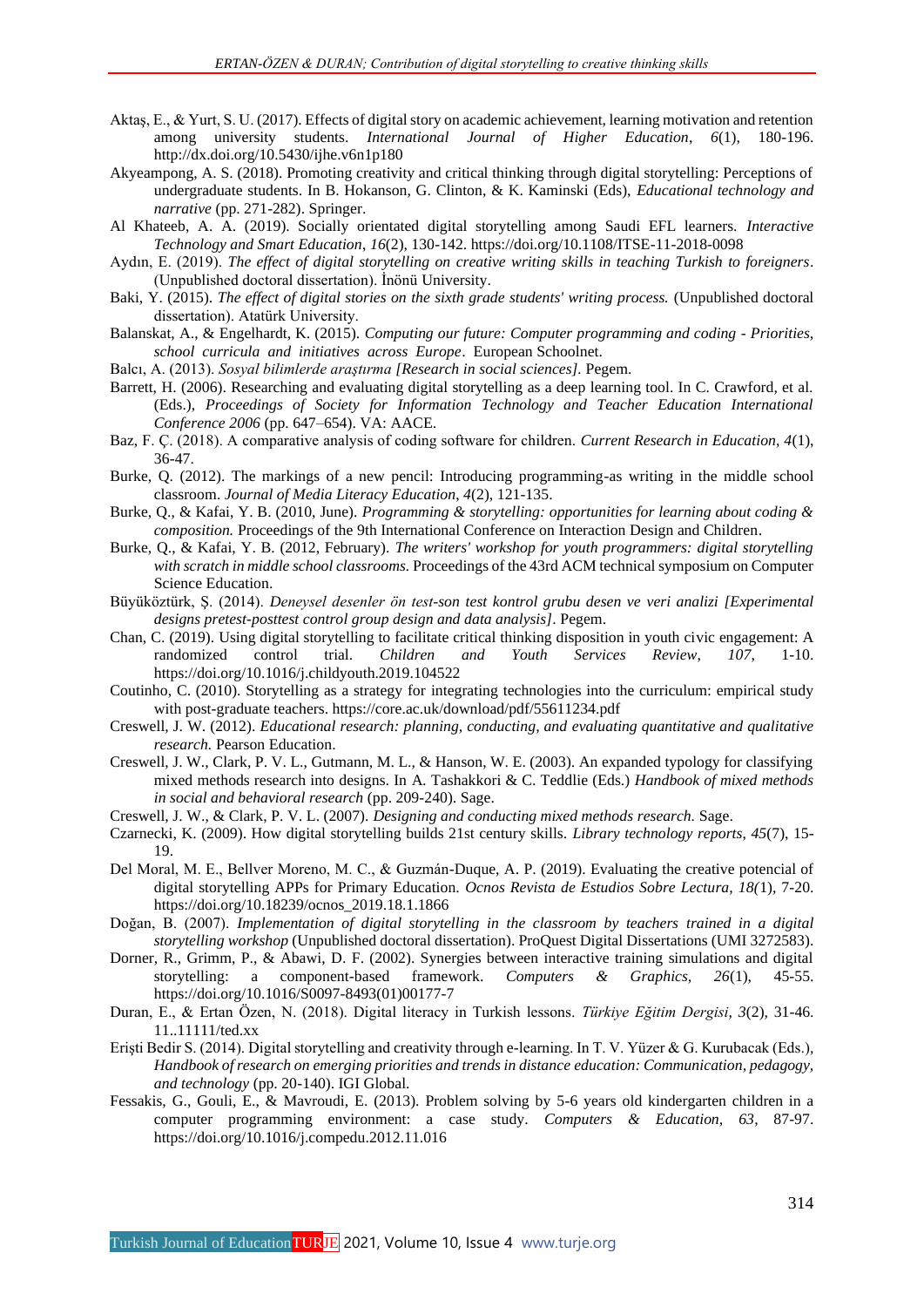- Fields, D. A., Kafai, Y. B., Strommer, A., Wolf, E., & Seiner, B. (2014, August). *Interactive storytelling for promoting creative expression in media and coding in youth online collaboratives in Scratch*. Proceedings of constructionism.
- Fraenkel, J., Wallen, N., & Hyun, H. (2011). *How to design and evaluate research in education.* Mc Graw Hill.
- Gay, L. R., Mills, G. E., & Airasian, P. (2006). *Educational research: competencies for analysis and applications.*  Pearson.
- Greene, J. C., & Caracelli, V. J. (1997). *Advances in mixed-method evaluation: The challenges and benefits of integrating diverse paradigms*. Jossey-Bass.
- Greene, J. C., Caracelli, V. J., & Graham, W. F. (1989). Toward a conceptual framework for mixed-method evaluation designs. *Educational Evaluation and Policy Analysis*, 11(3), 255-274. evaluation designs. *Educational Evaluation and Policy Analysis*, *11*(3), 255-274. <https://doi.org/10.3102%2F01623737011003255>
- Hagge, J. (2017). Scratching beyond the surface of literacy: Programming for early adolescent gifted students. *Gifted Child Today*, *40*(3), 154-162[. https://doi.org/10.1177%2F1076217517707233](https://doi.org/10.1177%2F1076217517707233)
- Hartley, J., & McWilliam, K. (2009). Computational power meets human contact. In J. Hartley & K. McWilliam (Eds), *Story circle: digital storytelling around the world* (pp.3- 15). Blackwell.
- Hull, G., & Nelson, M., E. (2005). Locating the semiotic power of multimodality. *Written Communication*, *22*(2), 224-261[. https://doi.org/10.1177%2F0741088304274170](https://doi.org/10.1177%2F0741088304274170)
- Hung, C. M., Hwang, G. J., & Huang, I. (2012). A project-based digital storytelling approach for improving students' learning motivation, problem-solving competence and learning achievement. *Educational Technology & Society*,*15*(4), 368–379.
- Jakes, D. S., & Brennan, J. (2005). Capturing stories, capturing lives: An introduction to digital storytelling. http://www.jakesonline.org /dsttechforum.pdf.
- Jenkins, M., & Lonsdale, J. (2007). Evaluating the effectiveness of digital storytelling for student reflection. *In ICT: Providing choices for learners and learning*. *Proceedings ASCILITE Singapore 2007* (pp. 440-444).
- Kafai, Y., & Burke, Q. (2014). *Connected code: why children need to learn programming*. The MIT Press.
- Kajder, S. B. (2004). Enter here: Personal narrative and digital storytelling. *English Journal, 93*(3), 64-68. <https://doi.org/10.2307/4128811>
- Karakoyun, F. (2014). *Examining the views of elementary school students and preservice teachers about digital storytelling activities in online environment* (Unpublished doctoral dissertation). Anadolu University.
- Karakuş, M., Türkkan, B. T., & Namlı, N. A. (2020). Investigation of the effect of digital storytelling on cultural awareness and creative thinking. *Eğitim ve Bilim*, *45*(203), 309-326. <http://dx.doi.org/10.15390/EB.2020.8576>
- Kırışoğlu, O. T. (2002). *Sanatta eğitim: görmek, öğrenmek, yaratmak [Education in the arts: seeing, learning, creating].* Pegem.
- Kim, H., & Lee, J. H. (2018). The value of digital storytelling as an L2 narrative practice. *The Asia-Pacific Education Researcher*, *27*(1), 1-9[. https://doi.org/10.1007/s40299-017-0360-3](https://doi.org/10.1007/s40299-017-0360-3)
- LaFrance, J., & Blizzard, J. (2013). Student perceptions of digital story telling as a learning-tool for educational leaders. *NCPEA International Journal of Educational Leadership Preparation, 8*(2), 25-43.
- Lasica, J. D. (2006) Digital storytelling: *A tutorial in 10 easy steps*. http://www.techsoup.org/learningcenter/training/archives/page10096.cfm.
- Lea, S. J., Stephenson, D., & Troy, J. (2003). Higher education students' attitudes toward student centred learning: Beyond 'educational bulimia'? *Studies in Higher Education, 28*(3), 321–334. <https://doi.org/10.1080/03075070309293>
- Lim, P. R., & Noor, N. M. (2019). Digital storytelling as a creative teaching method in promoting secondary school students' writing skills. *International Journal of Interactive Mobile Technologies*, *13*(07), 117-128. <https://doi.org/10.3991/ijim.v13i07.10798>
- Liu, C. C., Liu, K. P., Chen, G. D., & Liu, B. J. (2010). Children's collaborative storytelling with linear and nonlinear approaches. *Procedia Social and Behavioral Sciences, 2*(2), 4787–4792. <https://doi.org/10.1016/j.sbspro.2010.03.771>
- Microsoft (2010). Tell a story, become a lifelong learner. Microsoft, digital storytelling teaching guide. [http://www.microsoft.com/education/en-us/teachers/guides/Pages/digital\\_ storytelling.aspx.](http://www.microsoft.com/education/en-us/teachers/guides/Pages/digital_%20storytelling.aspx)
- Miles, M. B., & Huberman, A. M. (1994). *Qualitative data analysis: A sourcebook*. Sage.
- Miller, E. A. (2009). *Digital storytelling* (Unpublished doctoral dissertation). University of Northern Iowa.

Moenig, J., & Harvey, B. (2012). BYOB Build your own blocks (a/k/a SNAP!). http://byob.berkeley.edu/.

- Moradi, H., & Chen, H. (2019). Digital storytelling in language education. *Behavioral Sciences*, *9*(12), 147. <https://doi.org/10.3390/bs9120147>
- Motsamai, M. (2012). *Encouraging creativity and innovation in Botswana through digital storytelling and usage of new media technology*. (Master's dissertation), Keio University.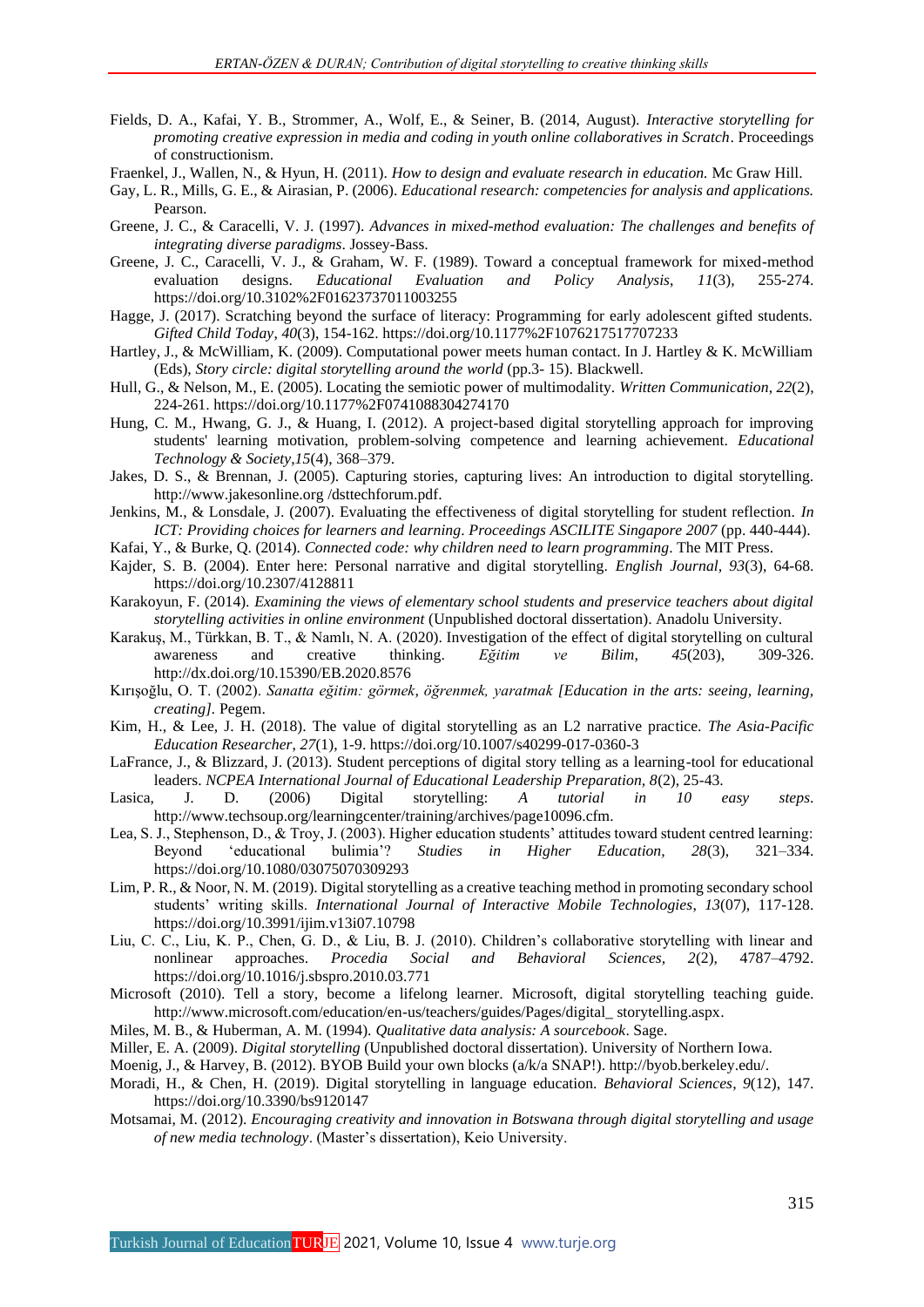- Niemi, H., Harju, V., Vivitsou, M., Viitanen, K., Multisilta, J., & Kuokkanen, A. (2014). Digital storytelling for 21st-century skills in virtual learning environments. *Creative Education*, *5*, 657-671. <http://dx.doi.org/10.4236/ce.2014.59078>
- Normann, A. (2011). *Digital storytelling in second language learning: A qualitative study on students' reflections on potentials for learning* (Master's dissertation), Norges Teknisk-Naturvitenskapelige Universitet.
- Ohler, J. (2008). *Digital storytelling in the classroom: new media pathways to literacy, learning and creativity.*  Corwin Press.
- Resnick, M., Maloney, J., Monroy-Hernández, A., Rusk, N., Eastmond, E., Brennan, K., ... & Kafai, Y. (2009). Scratch: programming for all. *Communications of the ACM*, *52*(11), 60-67. <https://doi.org/10.1145/1592761.1592779>
- Robin, B. (2006). The educational uses of digital storytelling. *Society for Information Technology & Teacher Education International Conference,* (pp.709-716). Association for the Advancement of Computing in Education (AACE).
- Robin, B. (2008). The effective uses of digital storytelling as a teaching and learning tool. In J. Flood, S. Heath, & D. Lapp (Eds.), *Handbook of research on teaching literacy through the communicative and visual arts* (pp. 429- 440). Lawrence Erlbaum Associates.
- Sadik, A. (2008). Digital storytelling: a meaningful technology-integrated approach for engaged student learning. *Educational Technology Research and Development*, 56, 487–506. [https://doi.org/10.1007/s11423-008-](https://doi.org/10.1007/s11423-008-9091-8) [9091-8](https://doi.org/10.1007/s11423-008-9091-8)
- Smeda, N., Dakich, E., & Sharda, N. (2014). The effectiveness of digital storytelling in the classrooms: a comprehensive study. *Smart Learning Environments*, *1*, 1-21.<https://doi.org/10.1186/s40561-014-0006-3>
- Tatlı, Z., & Aksoy, D. A. (2017). Using digital storytelling in foreign language speaking education. *Marmara Üniversitesi Atatürk Eğitim Fakültesi Eğitim Bilimleri Dergisi*, 45, 137-152. <https://doi.org/10.15285/maruaebd.271060>
- Toki, E. I., & Pange, J. (2014). Ict use in early childhood education: storytelling. *Bridges / Tiltai*, *66*(1), 183-192. <https://doi.org/10.15181/tbb.v66i1.786>
- Thorne, E. (2014). Digital storytelling: a safe space for creative expression. https://scholarsbank.uoregon.edu/xmlui/bitstream/handle/1794/18474/AAD\_Thorne\_FinalProject\_2014?s equence=1&isAllowed=y.
- Ulum, E., & Ercan Yalman, F. (2020). 7th graders' experiences in preparing digital stories on science issues*. International Journal of Educational Spectrum*, *2*(1), 1-24.
- Vinayakumar, R., Soman, K. P., & Menon, P. (2018). Digital storytelling using scratch: engaging children towards digital storytelling. *9th International Conference on Computing, Communication and Networking Technologies (ICCCNT),* (pp. 1-6). IEEE.
- Vinogradova, P., Linville, H. A., & Bickel, B. (2011). "Listen to my story and your will know me": Digital stories as student-centered collaborative projects. *TESOL Journal, 2*(2), 173-202.
- Wang, S., & Zhan, H. (2010). Enhancing teaching and learning with digital storytelling. *International Journal of Information and Communication Technology Education (IJICTE), 6*(2), 76-87. <https://doi.org/10.4018/jicte.2010040107>
- Wu, W. C., & Yang, Y. T. (2008). The impact of digital storytelling and of thinking styles on elementary school students' creative thinking, learning motivation, and academic achievement. *Society for Information Technology & Teacher Education International Conference* (pp. 975-981). Association for the Advancement of Computing in Education (AACE).
- Xu, Y., Park, H., & Baek, Y. (2011). A new approach toward digital storytelling: an activity focused on writing self efficacy in a virtual learning environment. *Educational Technology & Society*, *14*(4), 181–191.
- Yamaç, A. (2015). *The effect of digital storytelling in improving the writing skills of third grade school students*  (Unpublished doctoral dissertation). Gazi University.
- Yang, Y. T. C., Chen, Y. C., & Hung, H. T. (2020). Digital storytelling as an interdisciplinary project to improve students' English speaking and creative thinking. *Computer Assisted Language Learning*, 1-23. <https://doi.org/10.1080/09588221.2020.1750431>
- Yang, Y. T. C., & Wu, W. C. I. (2012). Digital storytelling for enhancing student academic achievement, critical thinking, and learning motivation: A yearlong experimental study. *Computers & education*, *59*(2), 339- 352.<https://doi.org/10.1016/j.compedu.2011.12.012>
- Yavuz Konokman, G. (2015). *The effects of composing digital story based on inquiry based learning on prospective teachers' resistance behaviours and learning approaches* (Unpublished doctoral dissertation). Mersin University.
- Yüksel, P., Robin, B., & McNeil, S. (2011). Educational uses of digital storytelling all around the world. *Society for Information Technology & Teacher Education International Conference* (pp. 1264-1271). Association for the Advancement of Computing in Education (AACE).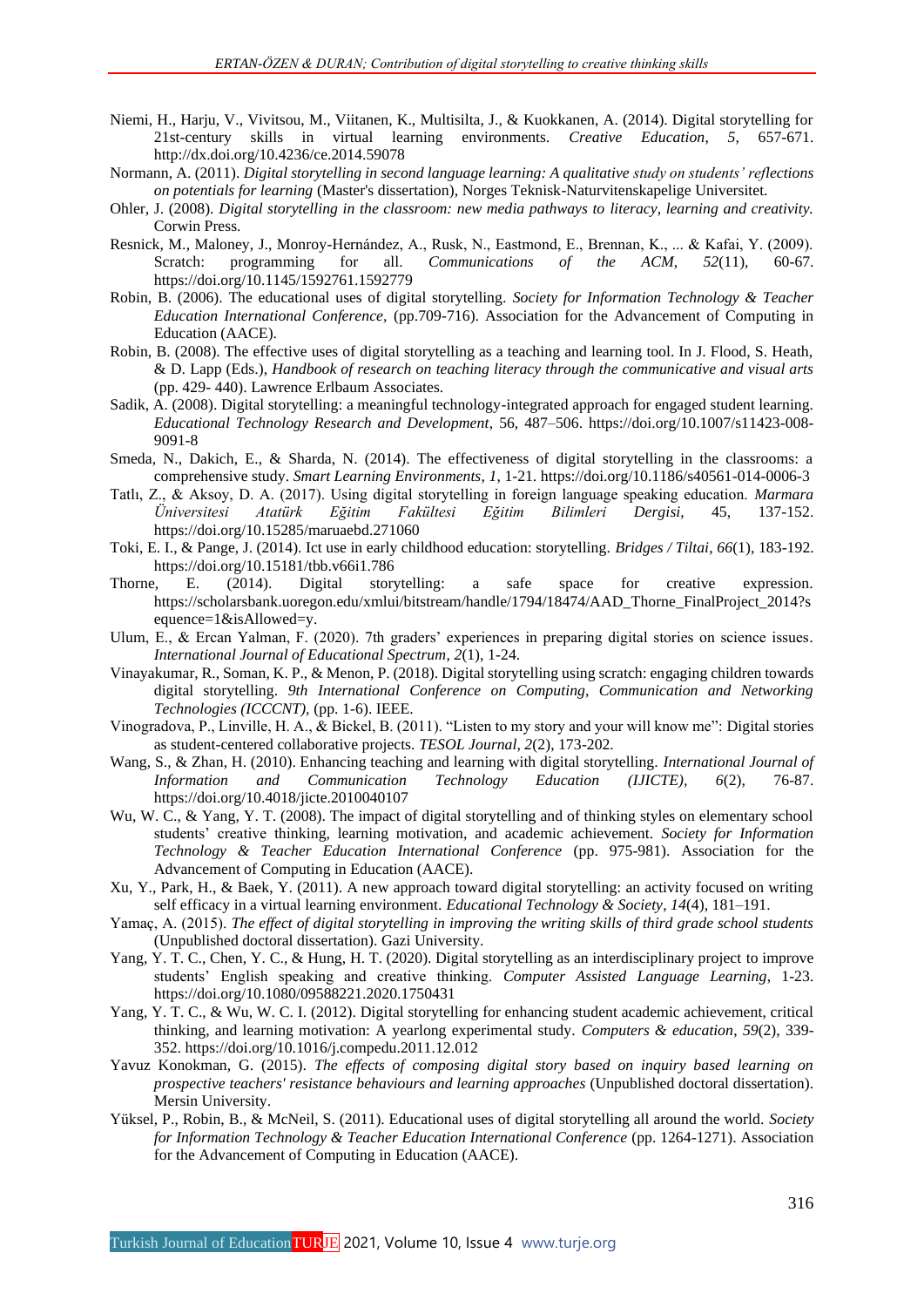## **TÜRKÇE GENİŞLETİLMİŞ ÖZET**

Teknolojinin gelişmesi ile dijital ortamlar hayatımızda daha fazla yer etmeye başlamıştır. Bu değişimden okuma ve yazma becerilerimizin yanı sıra dinleme ve konuşma becerilerimiz de etkilenmiştir. Teknoloji ile iç içe büyüyen neslin de dijital ortamlardan fayda sağlaması kaçınılmazdır.

Dijital okuryazar bireylerden sorgulama, analitik düşünme, farklı çözüm yolları bulma, yaratıcı düşünme becerilerine sahip olmaları beklenmektedir. Özellikle çocukların doğası gereği yaratıcı oldukları ve onların yaratıcı düşünme becerilerini ortaya çıkarmanın ve geliştirmenin önemi bilinmektedir.

Yaratıcı düşünme "yeni imgeler elde etme, bunları birleştirip ayrıştırma, bunu gerece aktarma, gereç üzerinde düşünme, çizgiler, şekiller, renkler arasında niteliksel ilişkiler kurma, uzamsal, anlatımsal ve estetik düzenlemeler bulmaya yöneliktir" (Kırışoğlu, 2002). Doğru kaynaklar sağlanarak ve yeteneklerini özgürce kullanacakları ortamlar yaratarak çocuklarda yaratıcılığın geliştirilebileceği düşünülmektedir. Teknoloji destekli öğrenme ortamları, öğrencilerin yaratıcılık becerilerini geliştirmelerini sağlayan yapılandırmacı yaklaşıma göre düzenlenmelidir (Lea vd., 2003). Bilgisayarı, "yeni ve geliştirilmiş kalem" olarak tanımlayan Burke (2012) bu dijital cihazlarla yaratıcı, eleştirel ve iş birliğine dayalı yazma çalışmalarının yapılabileceğini belirtmiştir. Dijital hikâye çalışmaları bireylerin aktif olduğu yaratıcı, eleştirel ve iş birliğine dayalı süreçler sunmaktadır. Ohler (2008) dijital hikâye anlatımını geleneksel hikâyenin dijital teknoloji ile birleştirildiği yaratıcı bir süreç olarak belirtmiştir. Öğrenciler dijital hikâye oluşturma sürecinde araştırma, analiz etme, yaratma ve birleştirme yoluyla görseller ile yazılı metni bir araya getirerek sürece dâhil olmaktadır (LaFrance ve Blizzard, 2013).

Literatür incelendiğinde dijital hikâyelerin çoğunlukla Windows Movie Maker, Windows Photo Story veya iMovie gibi masaüstü bilgisayar yazılımları ile oluşturulduğu görülmektedir (Lasica, 2006; Doğan, 2007; Sadik, 2008; Barrett, 2006; Microsoft, 2010; Wang ve Zhan, 2010; Xu vd., 2011; Hung vd., 2012; Yang ve Wu, 2012). Fakat son zamanlarda çalışmalarda, blok tabanlı programlamanın dijital hikâye oluşturma çalışmalarında kullanıldığı görülmektedir (Resnick vd., 2009; Moenig ve Harvey, 2012). Üst düzey düşünme becerilerinin geliştirilmesi için çalışmaların yoğunlaştığı günümüzde öğrencilerin bu becerilerinin bilgisayar programlama ile geliştirilebileceği belirtilmiştir (Fessakis vd., 2013; Kafai ve Burke, 2014). Dolayısı ile bu çalışma ana dil eğitiminde bilgisayarda kodlama yoluyla dijital hikâye anlatımının yaratıcı düşünme becerisi açısında araştırılması önemlidir. Bu araştırmanın amacı; dijital hikâye oluşturmanın yaratıcı düşünme becerisine olan katkısını incelemektir. Bu çalışmanın alt amaçları ise şu şekildedir:

1. Dijital hikâye oluşturmak ortaokul yedinci sınıf öğrencilerinin yaratıcı düşünme becerilerine katkı sağlamakta mıdır?

2. Dijital hikâye oluşturma uygulamaları yaratıcı düşünme becerisinin kalıcı olmasını sağlamakta mıdır? 3. Dijital hikâye oluşturma ile ilgili öğrenci görüşleri nasıldır?

4. Dijital hikâye oluşturma uygulamaları sürecinde sosyal ortam, etkinlik süreci, sözel–sözel olmayan iletişim süreci boyutlarına yönelik neler gözlenmiştir?

Karma yöntem ile tasarlanan bu araştırmanın çalışma grubunu amaçlı örnekleme yöntemi ile seçilen ortaokul yedinci sınıfta öğrenim gören 20 öğrenci oluşturmaktadır. Duran ve Ertan Özen (2018) tarafından Türkçe dersi öğretim programındaki kazanımlar dijital okuryazarlık becerileri bağlamında taranmış ve dijital okuryazarlık ile ilgili kazanım sayısının en fazla yedinci ve sekizinci sınıflarda yer aldığı görülmüştür. Bu nedenle araştırmamızın çalışma grubunu eğitim öğretim yılının bir dönemi boyunca kodlama eğitimi alan yedinci sınıf öğrencilerinden oluşturmak uygun görülmüştür.

Bu araştırmada nicel veri toplama aracı olarak geliştirilen "Dijital Hikâyelerde Yaratıcı Düşünme Becerisini Puanlama Anahtarı" kullanılmıştır. Nitel verileri toplayabilmek için "Uygulama Gözlem